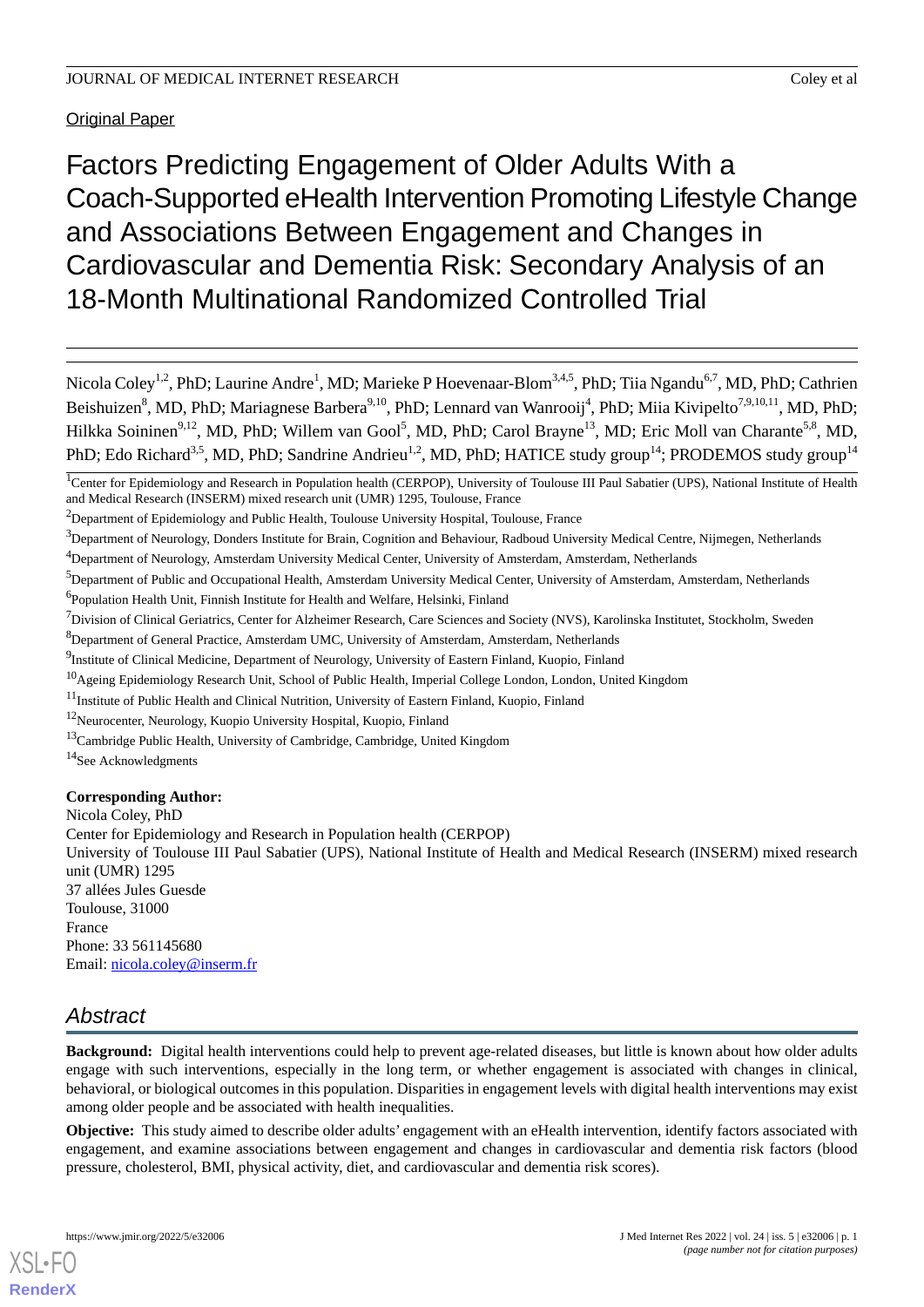**Methods:** This was a secondary analysis of the 18-month randomized controlled Healthy Ageing Through Internet Counselling in the Elderly trial of a tailored internet-based intervention encouraging behavior changes, with remote support from a lifestyle coach, to reduce cardiovascular and cognitive decline risk in 2724 individuals aged ≥65 years, recruited offline in the Netherlands, Finland, and France. Engagement was assessed via log-in frequency, number of lifestyle goals set, measurements entered and messages sent to coaches, and percentage of education materials read. Clinical and biological data were collected during in-person visits at baseline and 18 months. Lifestyle data were self-reported on a web-based platform.

**Results:** Of the 1389 intervention group participants, 1194 (85.96%) sent at least one message. They logged in a median of 29 times, and set a median of 1 goal. Higher engagement was associated with significantly greater improvement in biological and behavioral risk factors, with evidence of a dose-response effect. Compared with the control group, the adjusted mean difference (95% CI) in 18-month change in the primary outcome, a composite z-score comprising blood pressure, BMI, and cholesterol, was −0.08 (−0.12 to −0.03), −0.04 (−0.08 to 0.00), and 0.00 (−0.08 to 0.08) in the high, moderate, and low engagement groups, respectively. Low engagers showed no improvement in any outcome measures compared with the control group. Participants not using a computer regularly before the study engaged much less with the intervention than those using a computer up to 7 (adjusted odds ratio 5.39, 95% CI 2.66-10.95) or  $\geq$ 7 hours per week (adjusted odds ratio 6.58, 95% CI 3.21-13.49). Those already working on or with short-term plans for lifestyle improvement at baseline, and with better cognition, engaged more.

**Conclusions:** Greater engagement with an eHealth lifestyle intervention was associated with greater improvement in risk factors in older adults. However, those with limited computer experience, who tended to have a lower level of education, or who had poorer cognition engaged less. Additional support or forms of intervention delivery for such individuals could help minimize potential health inequalities associated with the use of digital health interventions in older people.

(*J Med Internet Res 2022;24(5):e32006*) doi: **[10.2196/32006](http://dx.doi.org/10.2196/32006)** 

#### **KEYWORDS**

aging; eHealth; disparities; engagement; prevention; cardiovascular; lifestyle; risk factors

# *Introduction*

#### **Background**

The number of people aged ≥60 years increased from 382 million worldwide in 1980 to 962 million in 2017 and is expected to reach nearly 2.1 billion by 2050 [[1\]](#page-13-0). In parallel, there are an increasing number of cases of age-related diseases, including cardiovascular disease (CVD) and dementia, placing an ever-increasing burden on health and social care systems [[2\]](#page-13-1). For example, the worldwide cost of dementia increased by 35% between 2010 and 2015 to reach US \$818 billion and was estimated to exceed US \$1 trillion in 2018 [[3\]](#page-13-2). CVD and dementia share many potentially modifiable lifestyle-based risk factors, including physical inactivity, unhealthy diet, obesity, and hypertension [\[4](#page-13-3),[5\]](#page-13-4), offering opportunities for prevention that could bring about huge public health gains. There is a need to establish, using rigorously conducted research studies, the extent to which interventions might influence behavior in the short, medium, and longer term, providing evidence for the best policies to reduce noncommunicable disease risk.

Digital health tools are a possible approach for delivering preventive interventions for CVD and dementia [\[6](#page-13-5),[7\]](#page-13-6), which, if effective and efficient, can be rolled out at scale. However, nonuse of digital health interventions is a fundamental problem, with persistent reports of high discontinuation rates, even in research studies involving atypically motivated individuals [[8](#page-13-7)[,9](#page-13-8)]. Specifying the *dose* of nonpharmacological interventions, in terms of engagement, is inherently more difficult than for drug treatments, even more so for digital interventions where use is often at participants' discretion [[8\]](#page-13-7) and requires more investment and motivation than simply taking a daily medication [[10\]](#page-13-9). Although increased engagement with digital interventions is associated with greater improvements in health outcomes,

[XSL](http://www.w3.org/Style/XSL)•FO **[RenderX](http://www.renderx.com/)** including behavior change, in young and middle-aged adults [[10](#page-13-9)[-12](#page-13-10)], very little is known about engagement with digital interventions [\[13](#page-13-11)], or its association with health outcomes, in older people, especially in the long term.

A concern about using digital health interventions in older populations is that they may further widen existing health inequalities [[14\]](#page-13-12). Although the use of digital technologies is increasing in this age group, *digital exclusion* is still common, particularly in individuals aged >75 years, and older adults who do not use the internet have poorer health and lower socioeconomic status than those who do [\[15](#page-13-13)]. Even among older internet users, the levels of engagement with digital technologies may vary and be associated with individuals' characteristics. It is vital to understand better how older people use and interact with such tools and to identify potential disparities in use.

### **Objectives**

To explore this, we drew on data from a large international trial of an eHealth intervention designed to encourage behavior changes for the prevention of CVD and cognitive decline in older individuals to (1) describe engagement with the different components of the eHealth intervention, (2) identify factors associated with engagement, and (3) examine associations between engagement and changes in cardiovascular and dementia risk factors.

# *Methods*

## **Setting and Participants**

We analyzed data from the previously described 18-month Healthy Ageing Through Internet Counselling in the Elderly (HATICE) parallel group randomized controlled trial (ISRCTN48151589) [[16-](#page-13-14)[18\]](#page-14-0). Between March 2015 and August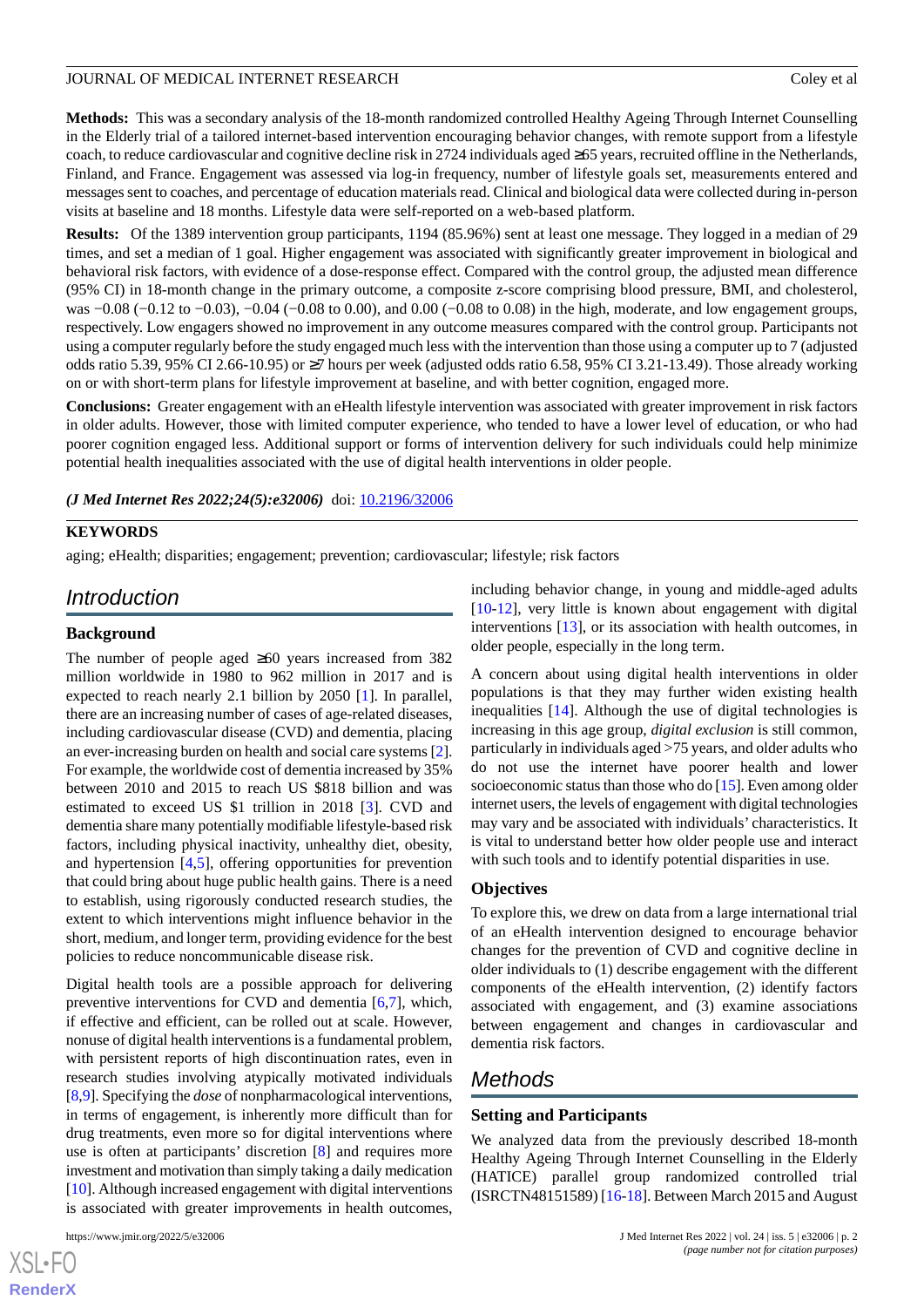2016, a total of 2724 dementia-free community dwellers aged ≥65 years with at least basic computer literacy and either 2 or more CVD risk factors (hypertension, dyslipidemia, overweight, smoking, or physical inactivity) or a history of CVD or diabetes were enrolled in Finland, France, and the Netherlands. Participants were randomized in a 1:1 ratio to either (1) the intervention, a multicomponent internet-based platform designed to encourage lifestyle changes, with remote support from a lifestyle coach (see the *Intervention* section), or (2) a control group receiving access to a simple static internet platform containing only basic health information and no coach support. Participants were recruited offline, primarily through a population registry (Finland), commercial mailing lists and a prevention center (France), and general practitioners (Netherlands) [\[17](#page-14-1),[19\]](#page-14-2). The intervention had a modest but significant beneficial effect on the trial's primary outcome, a composite cardiovascular risk score [\[17](#page-14-1)]. Clinical, demographic, and biological data were collected during face-to-face study visits at baseline and 18 months. Data concerning lifestyle, mood, and health self-management were self-reported via the study's web-based platform at baseline and 12 and 24 months. Adverse events were self-reported on the web-based platform every 3 months.

### **Ethics Approval**

The local ethical committees in each country approved the protocol (Academic Medical Centre, the Netherlands: METC 2014\_126; Northern Savonia Hospital District Research Ethics Committee, Finland: 35/2014; Comité de Protection des Personnes Sud Ouest et Outre Mer, France: 2014-A01287–40), and all participants provided written informed consent.

### **Intervention**

Intervention group participants had access to a secure internet-based platform ([Figure 1\)](#page-3-0), with remote support from a lifestyle coach trained in motivational interviewing and healthy lifestyle advice. Full details of the development and content of the platform have been previously published [\[18](#page-14-0)]. The intervention aimed to facilitate the self-management of cardiovascular risk factors, including hypertension, obesity, physical inactivity, diet, smoking, diabetes, and hypercholesterolemia, to improve the overall risk profile. It was designed using national and European guidelines for primary and secondary CVD prevention [[20\]](#page-14-3) and input from members of the target population, health professionals, and patient organizations [\[16](#page-13-14),[21,](#page-14-4)[22](#page-14-5)].

After secure login, participants were able to (1) view their individual cardiovascular risk profile (based on baseline measurements), (2) set personal goals for lifestyle change and make corresponding action plans, (3) monitor goals by entering data (eg, blood pressure measurements or food diaries) and receive graphical or automated feedback, and (4) obtain health information from education modules (including text, videos, and quizzes) and peer-to-peer videos. News items related to CVD, healthy aging, or eHealth were added regularly to the platform. All content was provided in the local language, and advice was adapted to local guidelines where necessary. Owing to the older age of the study's participants and their expected level of computer experience, the navigation structure and layout of the intervention platform were kept as simple as possible ([Figure 1\)](#page-3-0).

Coaches met with participants face-to-face at baseline and thereafter communicated with them via a computer messaging system. There was also a booster telephone call at 12 months. Using motivational interviewing techniques, they supported participants in making lifestyle changes by encouraging them to prioritize up to 3 health factors (the home page layout then reflected the chosen health priorities) and set at least one goal at baseline, interact with the platform, and set additional goals over time. Coaches also provided motivational feedback. Participants could see a photograph and the name of their coach when they logged in to the intervention platform [\(Figure 1\)](#page-3-0).

The intervention was designed by the academic researchers involved in the project. Technical development was performed by Vital Health Software.

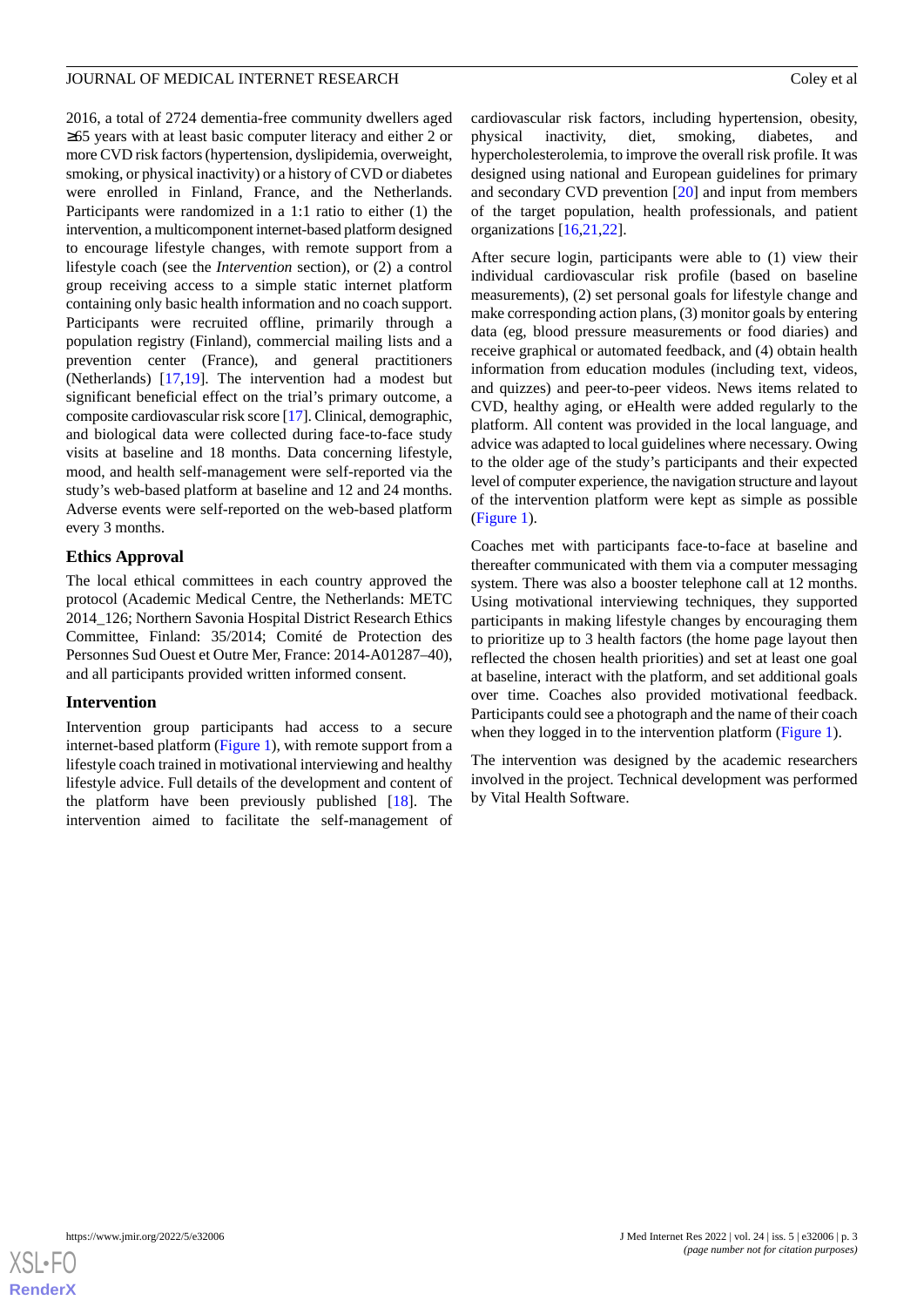<span id="page-3-0"></span>**Figure 1.** Screenshots of the HATICE intervention platform: (A) home page and (B) measurements page. HATICE: Healthy Ageing Through Internet Counselling in the Elderly.



#### **Outcomes**

[XSL](http://www.w3.org/Style/XSL)•FO **[RenderX](http://www.renderx.com/)**

### *Engagement Outcomes*

Engagement with digital health interventions, similar to engagement with serious games [\[23](#page-14-6)], is thought to encompass behavioral, emotional, and cognitive factors [[24-](#page-14-7)[26\]](#page-14-8), but there is no consensus on how it should be measured [\[10](#page-13-9)]. Similar to previous studies [\[10](#page-13-9),[11,](#page-13-15)[27](#page-14-9)[,28](#page-14-10)], we assessed engagement (only

in the intervention group) with our eHealth intervention through system use metrics, including number and dates of logins, number of goals set, messages sent to coaches, monitoring measurements or goal diary entries, and percentage of advice and education materials read.

Different studies have found different components of eHealth intervention use, including number of logins, number of activities completed per login, percentage of study modules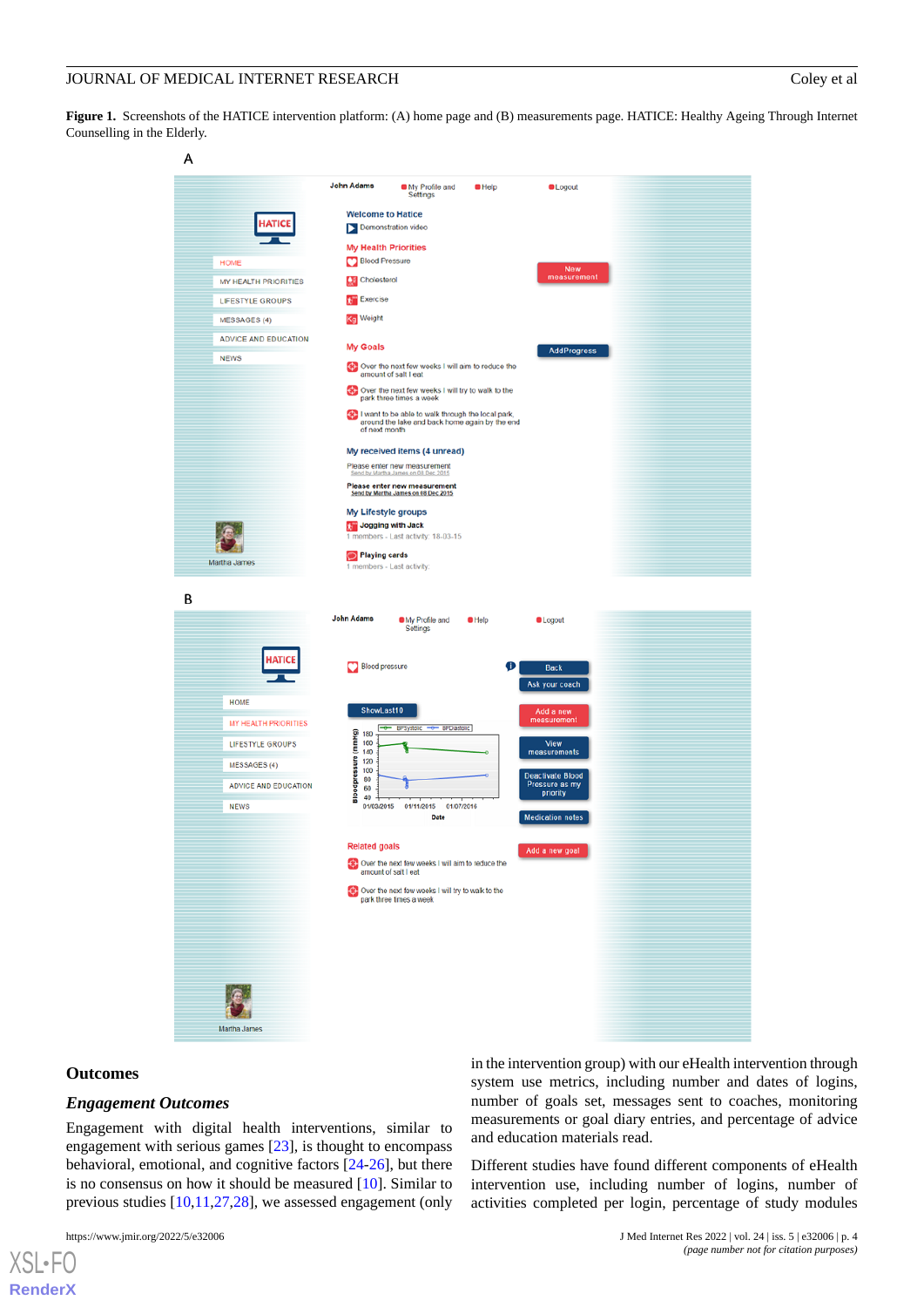completed, amount of goals set, and number of self-monitoring measures, to be associated with outcomes [[26,](#page-14-8)[29](#page-14-11),[30\]](#page-14-12), and it has been suggested that composite measures may be the best way to measure engagement or adherence with such interventions [[10\]](#page-13-9). Therefore, we developed a composite indicator of overall engagement throughout the study, defined as the sum of the points obtained for logins (0, 1, and 2 points for the first, second, and third tertiles of total logins, respectively), number of goals set (0: 0 points; 1: 1 point;  $\geq$  2: 2 points), sending of at least one message to the coach (no: 0 points; yes: 1 point), entering at least one measurement (no: 0 points; yes: 1 point), and reading some of the advice and education materials (no: 0 points; yes: 1 point). The composite engagement score ranged from 0 to 7 points, with higher scores indicating greater engagement. It was categorized into low (0-2 points), moderate (3-5 points), and high (6-7 points) engagement, thus avoiding potential difficulties with nonlinear relationships with outcome measures [\[26](#page-14-8),[29\]](#page-14-11). This categorization was decided before the analysis and was intended to capture *meaningful* differences in engagement with the platform use among the 3 groups (ie, *low*, *moderate*, and *high* engagers). In sensitivity analyses, we categorized the engagement scores using tertiles.

In addition, login data were used to study platform use over time. As participants were asked to log in every 3 months to complete an adverse event questionnaire, and at 12 and 18 months to complete study evaluations, and we could not distinguish these logins from other types, rather than calculating the time to last login, we calculated the time to the first occurrence of nonuse attrition, that is, no login during the previous month [[8\]](#page-13-7). Because they only logged in once every 3 months, at most, participants who only logged in to complete adverse event questionnaires or study evaluations (and did not otherwise use the intervention platform) were considered to display nonuse attrition.

# *Risk Factor Outcomes*

The trial's primary outcome was a composite cardiovascular risk *z* score based on systolic blood pressure, low-density lipoprotein cholesterol, and BMI [[17\]](#page-14-1). Secondary outcomes included individual components of the composite *z* score, physical activity [[31\]](#page-14-13), dietary intake (Mediterranean Diet Adherence Screener score) [[32\]](#page-14-14), and estimated cardiovascular (Systematic Coronary Risk Estimation–Older People) [[33\]](#page-14-15) and dementia (Cardiovascular Risk Factors, Aging, and Incidence of Dementia score) [[34\]](#page-14-16) risk.

# *Predictor Variables*

The following baseline variables were assessed as predictors of engagement and nonuse attrition: age, sex, level of education, country of residence, living status, history of CVD or diabetes, current smoking, physical activity, hypertension, dyslipidemia, obesity, intention to make lifestyle changes, cognition, depressive symptoms, anxiety, chronic condition self-management, physical performance, computer use during the 4 weeks before baseline, and diet. Table S1 in [Multimedia](#page-13-16) [Appendix 1](#page-13-16) provides further details.

# **Statistical Analyses**

Baseline characteristics were described using means (SD), medians (IQR), or numbers (%) and were compared among low, moderate, and high engagers using 1-way ANOVA or Kruskal-Wallis tests for continuous variables and chi-square tests for categorical variables.

Baseline predictors of overall engagement (categorized as low, moderate, or high) were assessed using a multivariate generalized ordered logit (partial proportional odds) model using the Stata *gologit2* command (StataCorp LP) [\[35](#page-14-17)]. In this model, the proportional odds assumption (ie, that the relationship between each pair of outcome categories was the same) was assessed using Wald tests for each predictor variable. If the assumption held, only 1 coefficient was calculated for the predictor variable, as in standard ordinal logistic regression. If it was violated, separate coefficients were calculated for the comparison of low versus moderate and high engagement categories and for low and moderate versus high engagement categories. The initial multivariate model included all variables associated with engagement in bivariate models at the .2 significance level, and the final model was determined using a manual backward stepwise selection procedure (sequentially eliminating variables with a *P*>.05).

Baseline factors associated with the first occurrence of nonuse attrition were examined using multivariate Cox proportional hazards models. As the proportional hazards assumption (verified using Schoenfeld residuals) was not met in the initial analysis, the follow-up period was split, following visual inspection of Kaplan-Meier survival curves, into early (ie, months 0-2) and late (ie, month 3 onward) periods, and analyses were run separately for each period. Variable selection was performed as for the generalized ordered logit model.

Finally, 18-month changes in the HATICE primary and secondary outcome variables were compared between the control group and the 3 engagement categories in the intervention group using linear regression models, adjusted for baseline variables associated with engagement, age, education, physical status, and smoking. Models were further adjusted for the baseline score of the outcome of interest if it differed significantly among engagement groups.

All analyses were exploratory and performed using Stata (version 14.1).

# *Results*

# **Description of Engagement**

The median number of logins per participant in the intervention group (N=1389) during the 18-month follow-up period was 29 (IQR 16-48; range 0-700; Figure S1A in [Multimedia Appendix](#page-13-16) [1\)](#page-13-16). In comparison, the median number of logins to the static platform in the control group  $(N=1335)$  was 12 (IQR 9-16).

Of the 1389, intervention group participants, 1194 (85.96%) sent at least one message to their coach during the 18-month study period (Figure S1B in [Multimedia Appendix 1\)](#page-13-16), and the median (IQR) number of messages sent was 6 (2-10). The median (IQR) number of goals set was 1 (1-2), and of the 1389

**[RenderX](http://www.renderx.com/)**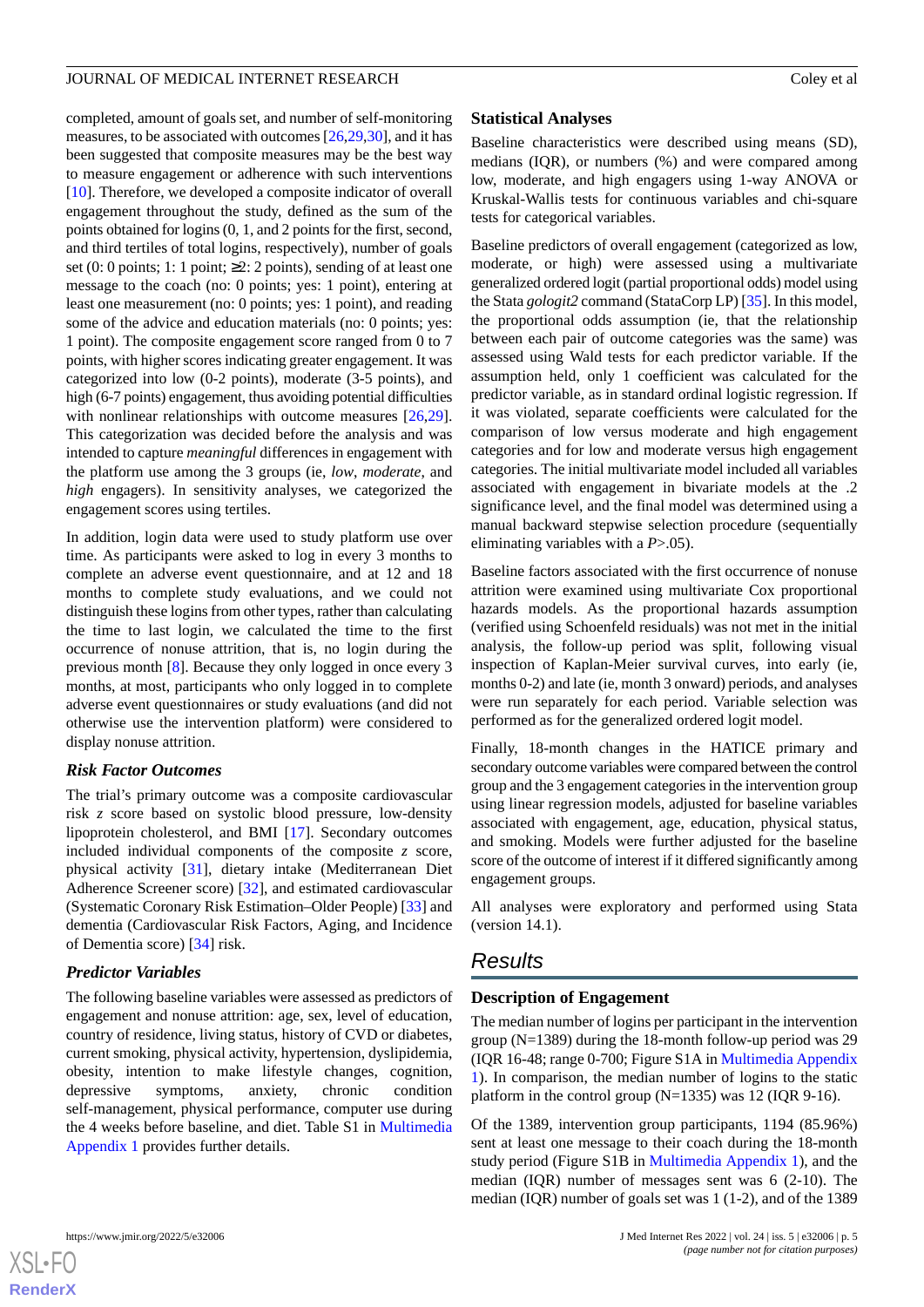participants, 151 (10.87%) did not set any goals, and 560 (40.32%) set 2 or more goals (Figure S1C in [Multimedia](#page-13-16) [Appendix 1](#page-13-16)). Weight was the health factor most commonly targeted by goals, followed by physical activity, and nutrition (Figure S1D in [Multimedia Appendix 1\)](#page-13-16). Participants were most likely to read advice and education pages for cholesterol, blood pressure, and diabetes (Figure S1E in [Multimedia Appendix 1\)](#page-13-16). Physical activity measurements (min/week, subjectively reported) were the most frequent type of monitoring data entered, followed by weight and blood pressure measurements (Figure S1F in [Multimedia Appendix 1](#page-13-16)). Additional descriptive engagement data are provided in Table S2 in [Multimedia](#page-13-16) [Appendix 1.](#page-13-16)

The median (IQR) composite engagement score was 5 (3-6), and of the 1389 participants, 208 (14.97%) were classified as having low engagement with the platform, 681 (49.03%) moderate engagement, and 500 (36%) high engagement (Table S3 in [Multimedia Appendix 1](#page-13-16)). All components of platform use significantly increased across the three categories (and tertiles; Table S4 in [Multimedia Appendix 1](#page-13-16)).

## **Predictors of Engagement**

At baseline, participants in the low engagement category were younger, had a lower level of education, had poorer cognitive and physical performance, and had more depressive symptoms than those who engaged more. They were also more often from the Netherlands, more likely to be smokers, and less likely to have used a computer in the preceding 4 weeks or be planning or already acting on lifestyle change ([Table 1](#page-6-0)).

In the multivariate analysis ([Table 2\)](#page-7-0), increasing engagement was independently predicted by country of residence, having short-term (ie, within the next month) plans for lifestyle change or acting on it for more than 6 months, and regular computer use at baseline. Furthermore, compared with those in the low engagement category, participants in the moderate and high engagement categories had better baseline cognitive performance, and compared with those in the low and moderate categories, those in the high engagement category were more likely to be women.

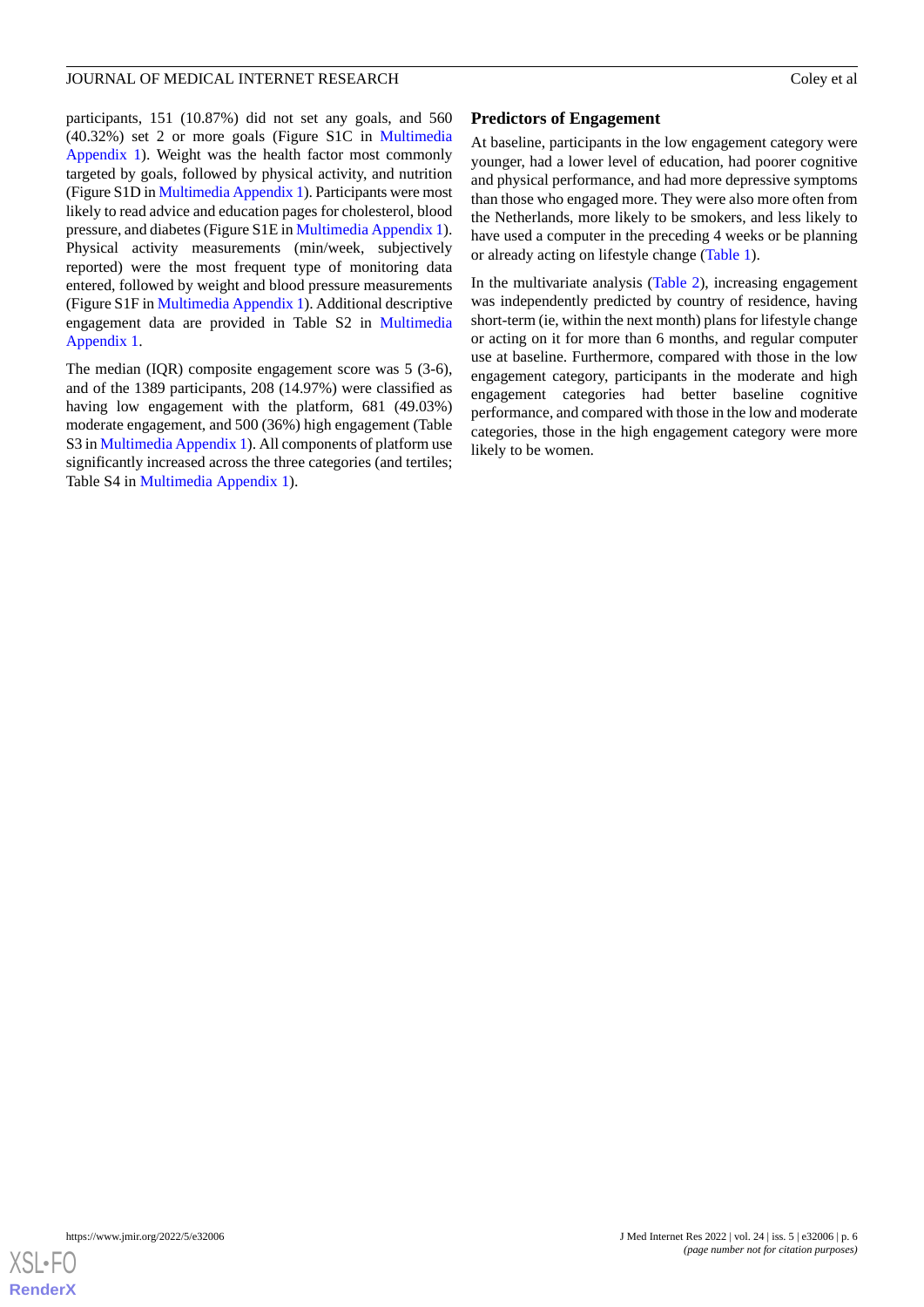# JOURNAL OF MEDICAL INTERNET RESEARCH Coley et al

<span id="page-6-0"></span>Table 1. HATICE<sup>a</sup> participants' (intervention group) baseline characteristics by overall engagement during the trial.

|                                                        | Low engagement $(N=208)$ | Moderate engagement (N=681) | High engagement $(N=500)$ | $P$ value |
|--------------------------------------------------------|--------------------------|-----------------------------|---------------------------|-----------|
| Age (years), median (IQR)                              | 69.6 (67.5-73.9)         | 69.5 (67.3-72.8)            | 69.0 (67.0-72.4)          | .05       |
| Men, $n$ $%$ )                                         | 102(49)                  | 385 (56.5)                  | 244 (48.8)                | $.02\,$   |
| Education <sup>b</sup> , $n$ (%)                       |                          |                             |                           | $.02\,$   |
|                                                        |                          |                             |                           |           |
| Low                                                    | 82 (39.4)                | 201 (29.5)                  | 134(26.8)                 |           |
| Medium                                                 | 58 (27.9)                | 206(30.3)                   | 159 (31.8)                |           |
| High                                                   | 68 (32.7)                | 274 (40.2)                  | 207(41.4)                 |           |
| Country, n (%)                                         |                          |                             |                           | $.006$    |
| Netherlands                                            | 121 (58.2)               | 402(59.0)                   | 244 (48.8)                |           |
| France                                                 | 22(10.6)                 | 86 (12.6)                   | 69 (13.8)                 |           |
| Finland                                                | 65 (31.3)                | 193 (28.3)                  | 187 (37.4)                |           |
| Living with partner, $n$ $(\%)$                        | 146 (70.2)               | 500 (73.4)                  | 361 (72.2)                | .65       |
| Cognitive $z$ score <sup>c</sup> , mean (SD)           | $-0.14(0.69)$            | 0.03(0.58)                  | 0.00(0.08)                | .003      |
| SPPB <sup>d,e</sup> <10, n $(\% )$                     | 47(22.6)                 | 93 (13.7)                   | 78 (15.6)                 | $.008$    |
| Depressive symptoms <sup>f</sup> , $n$ (%)             | 27(13)                   | 54 (7.9)                    | 39(7.8)                   | .05       |
| $HADSg$ anxiety score <sup>h</sup> , median (IQR)      | $4(2-6)$                 | $4(2-6)$                    | $4(2-6)$                  | .16       |
| History of $CVD^i$ , n $(\%)$                          | 60(28.9)                 | 210(31)                     | 154 (30.9)                | .83       |
| Diabetes, $n$ $%$                                      | 41 (19.7)                | 154 (22.7)                  | 101(20.2)                 | .50       |
| Hypertension, n (%)                                    | 170 (82.9)               | 557 (83.5)                  | 409(83.3)                 | .98       |
| Dyslipidemia, n (%)                                    | 201 (97.1)               | 653 (96)                    | 480 (96.6)                | .74       |
| Currently smoking, n (%)                               | 20(12.1)                 | 47(7.5)                     | 29(5.9)                   | .03       |
| Physically active <sup><math>j</math></sup> , n $(\%)$ | 128(61.5)                | 452 (66.5)                  | 334 (66.8)                | .36       |
| Obese, $n$ $%$                                         | 82 (39.4)                | 262(38.5)                   | 185(37)                   | .79       |
| $MEDASk score1$ , mean (SD)                            | 5.8(2.0)                 | 6.2(2.0)                    | 6.0(1.9)                  | .10       |
| $PHm scoren$ , median (IQR)                            | 87 (79-91)               | 87 (81-91)                  | 86 (81-91)                | .53       |
| Trying to change lifestyle? n (%)                      |                          |                             |                           | .001      |
| No plans                                               | 25(12)                   | 45(6.6)                     | 30(6)                     |           |
| Long-term plans                                        | 27(13)                   | 78 (11.5)                   | 40(8)                     |           |
| Short-term plans                                       | 35(16.8)                 | 82(12)                      | 88 (17.6)                 |           |
| Short-term acting                                      | 39(18.8)                 | 120(17.6)                   | 92 (18.4)                 |           |
| Long-term acting                                       | 82 (39.4)                | 356 (52.3)                  | 250(50)                   |           |
| Computer use in the last 4 weeks, $n$ (%)              |                          |                             |                           | < .001    |
| No                                                     | 22(11)                   | 18(3)                       | 3(1)                      |           |
| Yes, <7 hours/week                                     | 113(55)                  | 395 (58)                    | 276(55)                   |           |
| Yes, ≥7 hours/week                                     | 72 (35)                  | 267 (39)                    | 221 (44)                  |           |

<sup>a</sup>HATICE: Healthy Ageing Through Internet Counselling in the Elderly.

<sup>b</sup>Low, medium, and high education levels correspond to basic, postsecondary nontertiary, and tertiary levels, respectively.

<sup>c</sup>Cognitive *z* score indicates average *z* scores of the Mini Mental Status Examination, Category Fluency, Stroop Color-Word Test, and Rey Auditory Verbal Learning Test.

d SPPB: Short Physical Performance Battery.

<sup>e</sup>Range 0-12 points, where higher scores indicate better performance.

fGeriatric Depression Scale–15 score  $\leq$ 5.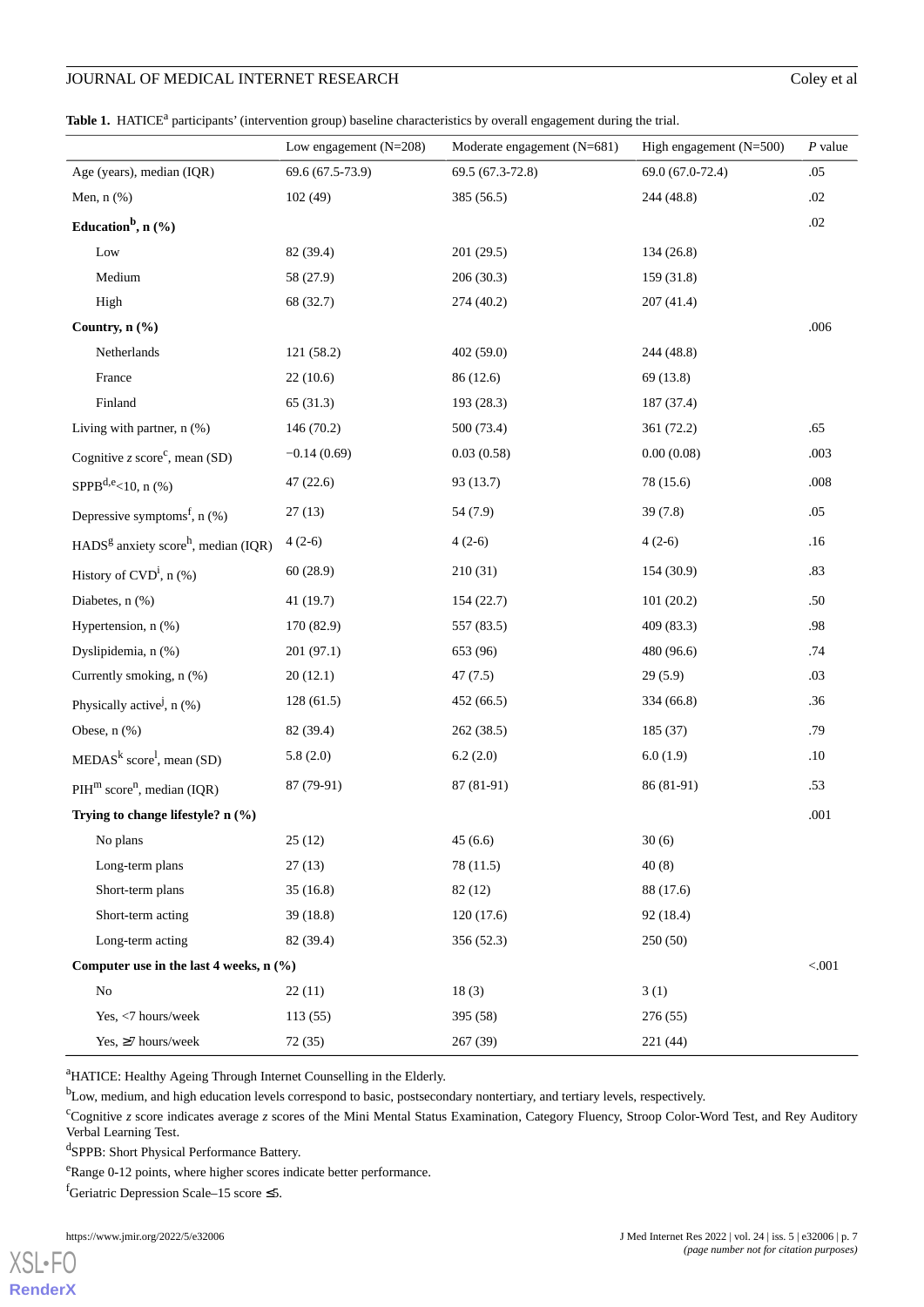<sup>g</sup>HADS: Hospital Anxiety and Depression Scale.

hRange 0-21, where higher scores indicate increasing symptoms of anxiety.

<sup>i</sup>CVD: cardiovascular disease.

<sup>j</sup>Defined as meeting the World Health Organization guidelines of ≥150 minutes'moderate-intensity or ≥75 minutes' vigorous-intensity physical activity per week.

<sup>k</sup>MEDAS: Mediterranean Diet Adherence Screener.

<sup>l</sup>Range 0-14, where higher scores indicate higher adherence to Mediterranean diet.

<sup>m</sup>PIH: Partners in Health.

<span id="page-7-0"></span><sup>n</sup>Range 0-96, where higher scores indicate better chronic disease self-management.

Table 2. Final multivariate<sup>a</sup> generalized ordered logistic regression model showing factors significantly associated with increasing overall engagement during follow-up (categorized as low, moderate, or high platform engagement; N=1238).

|                                                                     | $OR^b$ (95% CI)     | $P$ value <sup>c</sup> |
|---------------------------------------------------------------------|---------------------|------------------------|
| Variables meeting the proportional odds assumption <sup>d</sup>     |                     |                        |
| Country                                                             |                     | .02                    |
| Netherlands (ref <sup>e</sup> )                                     | $\mathbf{1}$        | N/A <sup>f</sup>       |
| France                                                              | $1.41(0.98-2.02)$   | .07                    |
| Finland                                                             | $1.55(1.16-2.06)$   | .003                   |
| Trying to change lifestyle?                                         |                     | .002                   |
| No plans (ref)                                                      | $\mathbf{1}$        | N/A                    |
| Long-term plans                                                     | $1.20(0.70-2.07)$   | .51                    |
| Short-term plans                                                    | $2.25(1.33-3.80)$   | .002                   |
| Short-term acting                                                   | $1.51(0.92 - 2.50)$ | .11                    |
| Long-term acting                                                    | $2.02(1.26-3.25)$   | .004                   |
| Computer use in last 4 weeks before baseline visit                  |                     | < .001                 |
| None (ref)                                                          | $\mathbf{1}$        | N/A                    |
| <7 hours/week                                                       | $5.39(2.66-10.95)$  | < .001                 |
| $\geq$ 7 hours/week                                                 | $6.58(3.21-13.49)$  | < 0.001                |
| Variables not meeting the proportional odds assumption <sup>g</sup> |                     |                        |
| Low engagement (ref) vs moderate and high engagement                |                     |                        |
| Sex (male)                                                          | $1.20(0.84-1.72)$   | .31                    |
| Cognitive z score                                                   | $1.67(1.26-2.21)$   | < 0.001                |
| Low and moderate engagement (ref) vs high engagement                |                     |                        |
| Sex (male)                                                          | $0.77(0.60-0.98)$   | .03                    |
| Cognitive $z$ score                                                 | $0.99(0.81-1.22)$   | .95                    |

<sup>a</sup>The following baseline variables were included in the initial multivariate model but did not remain significantly associated with engagement following a backward stepwise selection procedure: age, education, current smoking, physical status (Short Physical Performance Battery), depressive symptoms (Geriatric Depression Scale), anxiety (Hospital Anxiety and Depression Scale), and nutrition score.

<sup>b</sup>OR: odds ratio.

<sup>c</sup>P values in italics are overall Wald tests for categorical variables.

<sup>d</sup>For independent variables meeting the proportional odds assumption, the relationship between each pair of outcome categories (ie, moderate and high engagement vs low engagement and high engagement vs low and moderate engagement) is the same; therefore, only 1 OR is calculated per variable.

e<sub>ref: reference.</sub>

[XSL](http://www.w3.org/Style/XSL)•FO **[RenderX](http://www.renderx.com/)**

f<sub>N</sub>/A: not applicable.

<sup>g</sup>For independent variables not meeting the proportional odds assumption, separate ORs are calculated between each pair of outcome categories.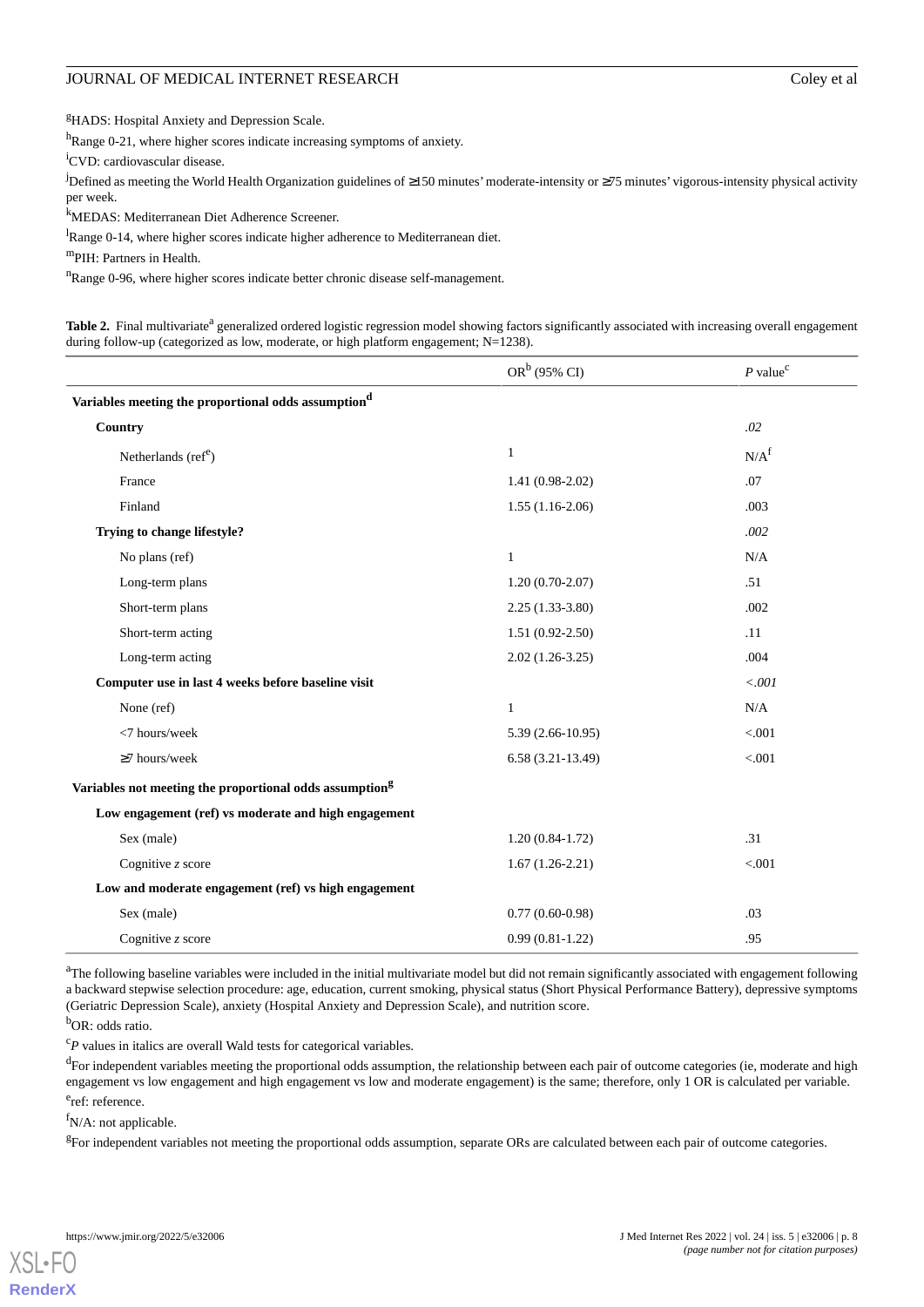## **Changes Over Time in Engagement and Its Associated Factors**

As shown in [Figure 2](#page-8-0)A, intervention use (measured using logins) declined over time. The roughly (reverse) sigmoidal Kaplan-Meier nonuse attrition curve ([Figure 2B](#page-8-0)) shows a sharp decrease in the proportion of participants logging in at least once during the previous month from the end of month 2 onward. In a sensitivity analysis using a 6-week nonuse attrition definition, the curve was similar, although slightly elongated (Figure S2 in [Multimedia Appendix 1](#page-13-16)). The median time to the first occurrence of nonuse attrition was 3 months. Of the 1389 participants in the intervention group, 465 (33.48%) demonstrated early nonuse attrition (during months 1-2), 747 (53.78%) demonstrated late nonuse attrition (between 2 and 18 months), and 145 (10.44%) were highly consistent platform

users, logging in at least once every month for the entire follow-up period (32/1389, 2.30% logged in every month, during which they participated in the trial but dropped out before the end of follow-up). The highly consistent users demonstrated significantly higher engagement with all parts of the platform than the other 2 groups, but even in the early nonuse attrition group, 24.30% (113/465) logged in to the platform at least once a month for at least 12 of the 18 months of follow-up (Table S5 in [Multimedia Appendix 1](#page-13-16)).

Not using a computer regularly before baseline and a lower baseline chronic condition self-management score predicted early nonuse attrition, whereas living in the Netherlands and acting on lifestyle change for <6 months at baseline predicted late nonuse attrition ([Table 3](#page-9-0)).

<span id="page-8-0"></span>**Figure 2.** Changes in engagement over time in the intervention group: (A) total number of logins per month in the intervention group and (B) time to nonuse attrition (ie, no login during the previous month).



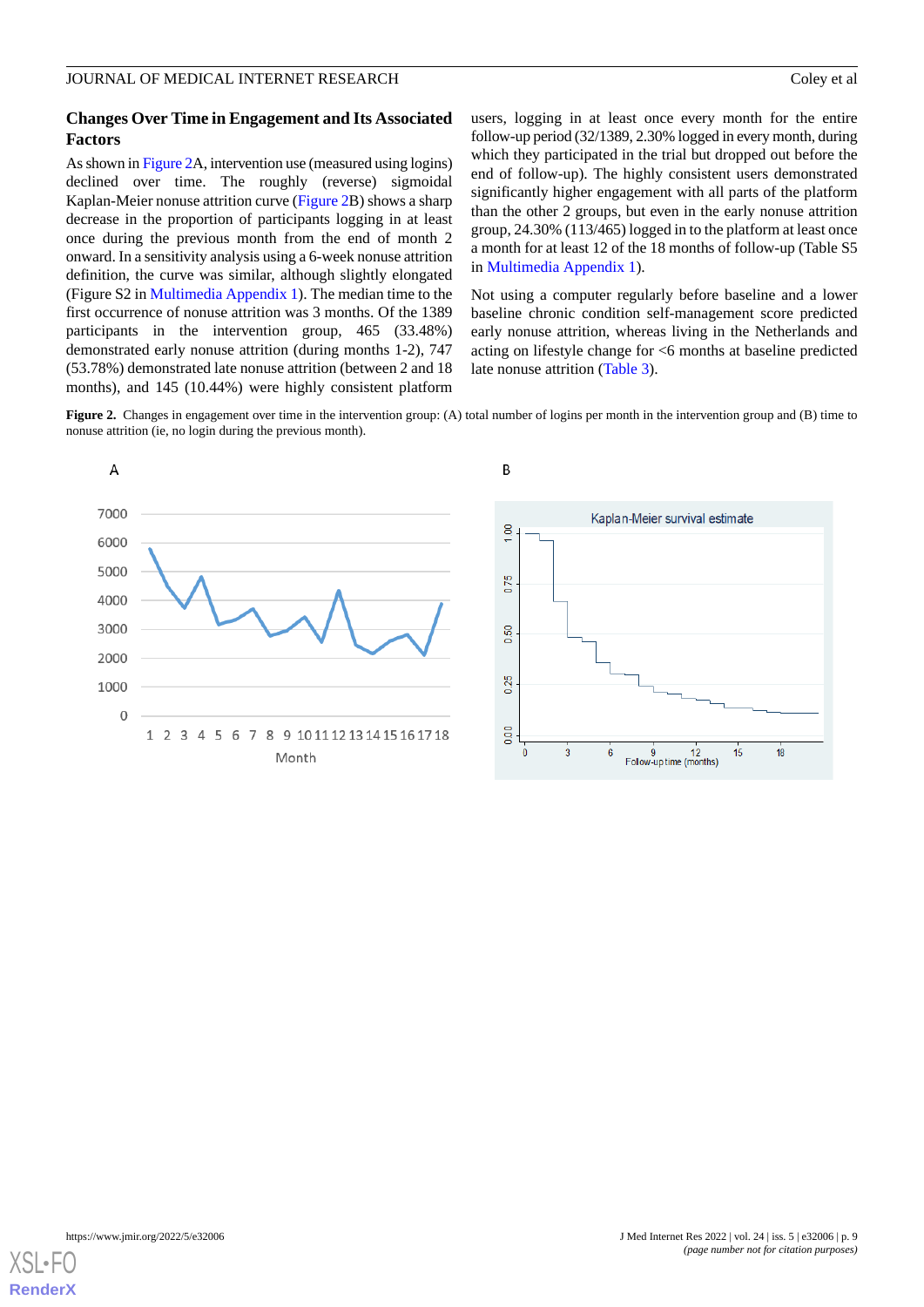<span id="page-9-0"></span>**Table 3.** Baseline factors associated with early (model 1) and late (model 2) nonuse attrition.

|                                                                   | HR <sup>a</sup> | 95% CI           | $P$ value |
|-------------------------------------------------------------------|-----------------|------------------|-----------|
| Model 1: early nonuse attrition <sup>b</sup> (N=1351; 448 events) |                 |                  |           |
| Computer use in the last 4 weeks                                  |                 |                  |           |
| None $(ref^c)$                                                    | 1               | N/A <sup>d</sup> | N/A       |
| <7 hours/week                                                     | 0.46            | $0.31 - 0.69$    | < 0.001   |
| $\geq$ 7 hours/week                                               | 0.44            | $0.29 - 0.66$    | < .001    |
| Partners in Health score (points) <sup>e</sup>                    | 0.99            | $0.98 - 1.00$    | .03       |
| Model 2: late nonuse attrition <sup>f</sup> (N=848; 693 events)   |                 |                  |           |
| Country                                                           |                 |                  |           |
| Netherlands (ref)                                                 | $\mathbf{1}$    | N/A              | N/A       |
| France                                                            | 0.66            | $0.51 - 0.84$    | .001      |
| Finland                                                           | 0.57            | $0.47 - 0.69$    | < .001    |
| Trying to change lifestyle?                                       |                 |                  |           |
| No plans to change lifestyle (ref)                                | 1               | N/A              | N/A       |
| Long-term plans to change lifestyle                               | 0.96            | $0.66 - 1.40$    | .83       |
| Short-term plans to change lifestyle                              | 1.31            | 0.96-1.78        | .09       |
| Short-term acting on lifestyle change                             | 1.49            | 1.15-1.93        | .002      |
| Long-term acting on lifestyle change                              | 1.15            | $0.91 - 1.45$    | .23       |

<sup>a</sup>HR: hazard ratio.

<sup>b</sup>The first instance of nonuse attrition during months 1 to 2. The following baseline variables were included in the initial multivariate model but did not remain significantly associated with early nonuse attrition following a backward stepwise selection procedure: education, history of cardiovascular disease, history of diabetes, history of hypertension, Geriatric Depression Scale score, and verbal fluency score.

<sup>c</sup>ref: reference.

 $d_{N/A}$ : not applicable.

<sup>e</sup>Higher scores indicate better chronic disease self-management.

 $<sup>f</sup>$ The first instance of nonuse attrition from month 3 onward. The analysis included individuals who had not already undergone an episode of nonuse</sup> attrition during the first 2 months. The following variables were included in the initial multivariate model but did not remain significantly associated with late nonuse attrition following a backward stepwise selection procedure: education, current smoking, obesity, age, Mini Mental Status Examination score, verbal fluency score, Stroop score, Rey Auditory Verbal Learning Test recall score, Short Physical Performance Battery score, Partners in Health score, and Mediterranean Diet Adherence Screener nutrition score.

## **Association Between Engagement and Intervention Outcomes**

There was a significantly greater improvement in the HATICE primary outcome measure, comprising systolic blood pressure, BMI, and low-density lipoprotein cholesterol, over 18 months in the high engagement category than in the control group (adjusted mean difference  $-0.08$ , 95% CI  $-0.12$  to  $-0.03$ ; *P*=.001), with an indication of a dose-response effect [\(Figure 3](#page-10-0)) and Table S6 in [Multimedia Appendix 1;](#page-13-16) overall *P* value across the 3 adherence groups=.005). Similarly, compared with those in the control group, there was a significantly greater decrease

in systolic blood pressure and BMI and significantly less decline in physical activity and Mediterranean Diet Adherence Screener score (all indicating improvement of cardiovascular or dementia risk) in the high engagement category over 18 months ([Figure](#page-10-0) [3](#page-10-0) and Table S6 in [Multimedia Appendix 1](#page-13-16)). The results were also numerically, if not significantly, in favor of greater improvement in the other outcome measures, except for Systematic Coronary Risk Estimation–Older People (SCORE-OP), in the high and moderate engagement groups. The results were comparable when the engagement scores were categorized into tertiles (Table S7 in [Multimedia Appendix 1\)](#page-13-16).

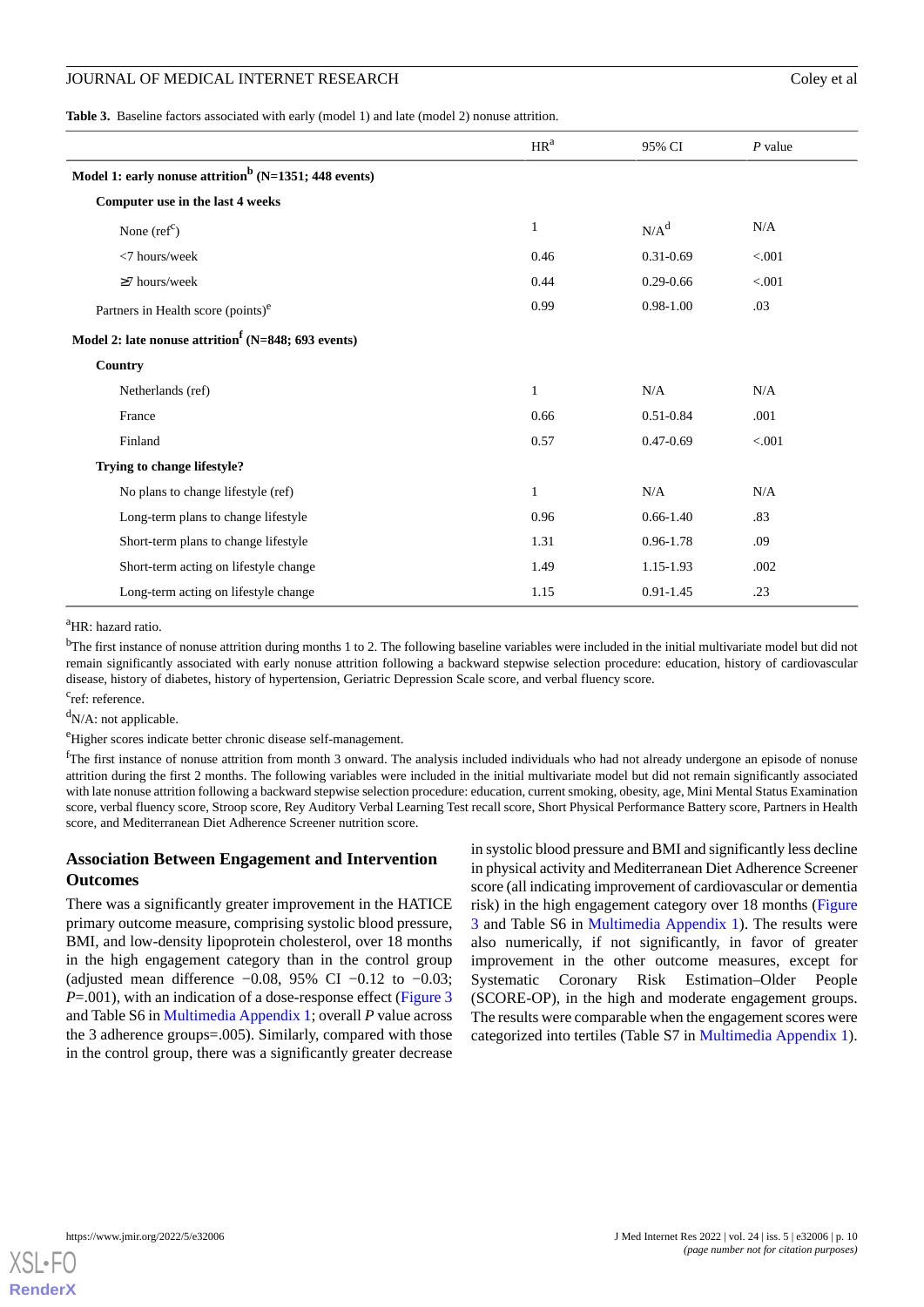<span id="page-10-0"></span>**Figure 3.** Adjusted mean difference in 18-month changes in outcome measures in low, moderate, and high engagement categories in the HATICE intervention group compared with control group: (A) HATICE composite z-score (BMI, LDL, and SBP), (B) LDL cholesterol (mmol/L), (C) SBP (mm Hg), (D) BMI (kg/m2), (E) moderate-intense physical activity (hours/week), (F) MEDAS score (range 0-14 points), (G) CAIDE dementia risk score (range 0-15 points), and (H) SCORE-OP (10-year CVD mortality risk). Point estimates are the mean difference in 18-month change compared with the control group. Bars are 95% CIs. Each model was adjusted for baseline age, sex, education, country, physical function, smoking, plans to make lifestyle changes, computer use, and cognition and for baseline score of the outcome of interest if it differed across engagement groups. The HATICE primary outcome measure was a composite score based on the average of 18-month changes in SBP, LDL cholesterol, and BMI z-scores. CAIDE: Cardiovascular Risk Factors, Aging, and Incidence of Dementia; CVD: cardiovascular disease; HATICE: Healthy Ageing Through Internet Counselling in the Elderly; LDL: low-density lipoprotein; MEDAS: Mediterranean Diet Adherence Screener; SCORE-OP: Systematic Coronary Risk Estimation–Older People; SBP: systolic blood pressure.

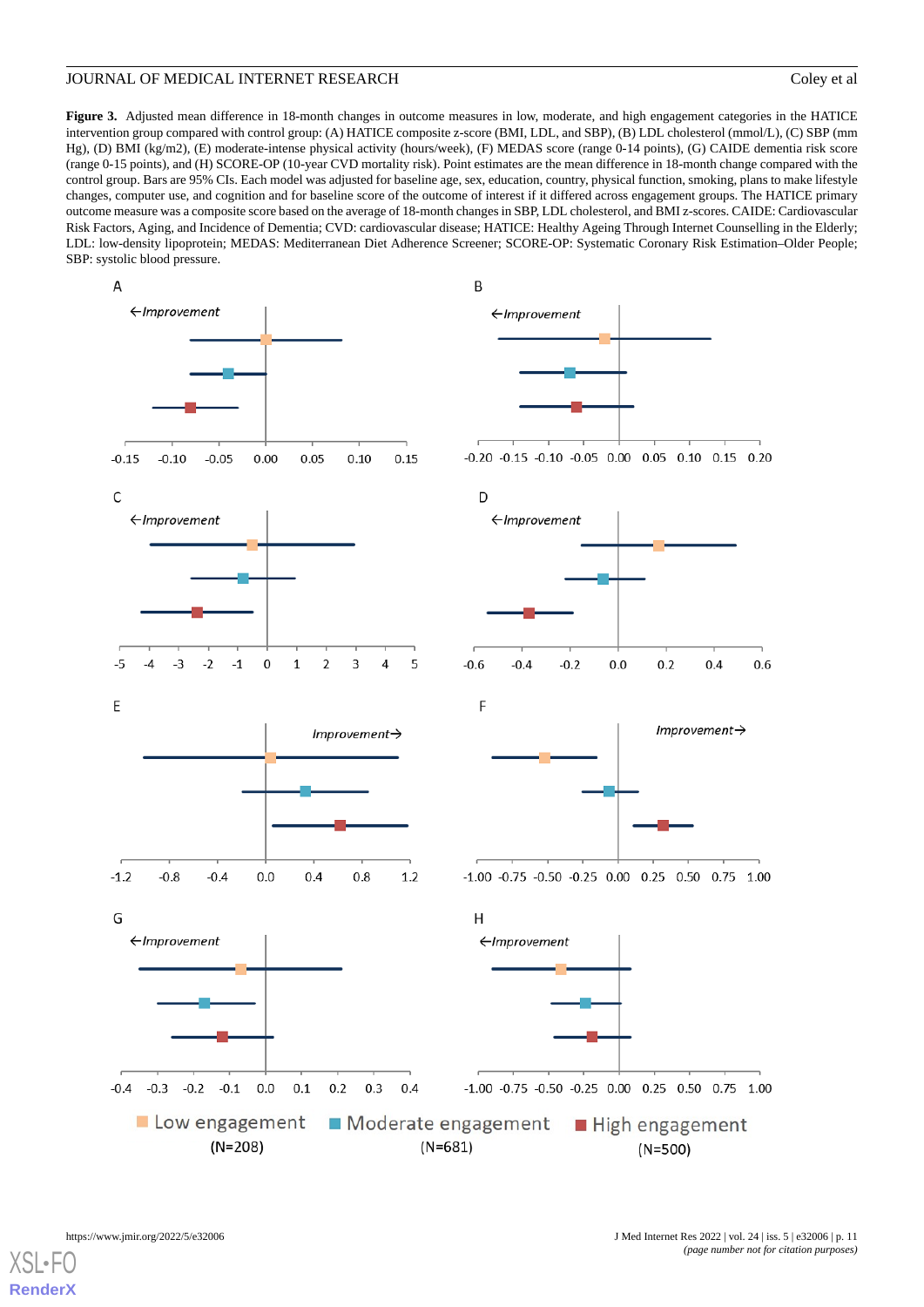# *Discussion*

## **Principal Findings**

In an 18-month randomized trial in older adults, compared with those in the control group, those in the intervention group who engaged most with the eHealth intervention designed to encourage lifestyle changes showed significantly greater improvement in objectively and subjectively measured cardiovascular and dementia risk factors. Those with low engagement showed no difference compared with the control group. Participants who reported that they were already working on improving their lifestyle at baseline, or had short-term plans to do so, were more engaged with the intervention. Those who reported not using a computer in the month before baseline were extremely unlikely to engage, irrespective of their intentions regarding lifestyle change.

Although most intervention group participants engaged with the HATICE platform to some extent (eg, 1238/1389, 89.13% set at least one goal), some intervention components, notably the advice and education sections, were used less frequently than others. Interestingly, lifestyle factors (ie, weight loss and physical activity) were the most frequent targets for goal setting, but participants tended to read more advice and education materials when they set a goal relating to a clinical risk factor (ie, cholesterol, blood pressure, or diabetes), suggesting potential differences in engagement depending on underlying motivations.

### **Strengths and Limitations**

Our study provides comprehensive data concerning the engagement of older adults with a tailored digital health intervention over a relatively long period. To date, this population has received little attention in this field. We used data from a large international randomized controlled trial and used multiple objective measures of engagement combined into a composite indicator and a large range of validated predictor and health outcome variables. Our results can be interpreted alongside the qualitative research conducted within the same trial [\[19](#page-14-2),[21](#page-14-4)[,36](#page-14-18)]. A limitation is that, given the difficulty in defining a suitable *dose* of eHealth interventions and a lack of consensus in the literature on how to measure engagement [[10\]](#page-13-9), our engagement indicator was arbitrarily defined after trial completion based on the distributions of the different metrics. However, the definition was chosen before conducting any of the comparative analyses presented here, and it adequately captured differences in engagement. Nonetheless, although some participants demonstrated very high levels of engagement with the eHealth intervention, this subsample was very small. Therefore, we could not specifically study the associations between this very high level of engagement and study outcomes. In addition, our participants, who had at least basic computer literacy (due to study eligibility criteria) and had consented to participate in an eHealth behavior change intervention trial, are not representative of the general older population, in which disparities in engagement would likely be greater. However, the multinational context and use of various recruitment methods have increased the diversity of our population.

# **Comparison With Previous Work**

As in younger populations, engagement declined over time in our trial, with a typical sigmoidal pattern of nonuse attrition indicating a *curiosity plateau* followed by a *rejection phase* [[8\]](#page-13-7). Similarly, although older adults were less likely to participate in a web-based chronic disease self-management intervention trial than were younger adults, those who did participate engaged with the intervention in a manner similar to the younger participants [[13\]](#page-13-11). Sustaining engagement may be vital for the long-term effectiveness of digital health interventions, as efficacy declines over time [[6\]](#page-13-5). Automated reminders, and in particular human support, may increase engagement. Adherence to supervised lifestyle interventions appears greater than that to unsupervised interventions in older populations [\[37](#page-15-0)], and qualitative research with the HATICE participants underlined the motivational role of the coaches in this trial [\[36](#page-14-18)]. Participants also reported that user-friendliness, notably in terms of the attractiveness of the platform, and technical difficulties (eg, login problems) also influenced their engagement with the platform [\[36](#page-14-18)]. Integrating digital health interventions into primary care might enhance sustainability and provide additional motivation to older individuals not yet considering lifestyle changes or with reticence regarding such programs [\[22](#page-14-5),[36\]](#page-14-18).

Similar to a Finnish computerized cognitive training intervention for older adults [[38\]](#page-15-1), and as mentioned in our qualitative work [[36\]](#page-14-18), previous level of computer use was the strongest predictor of engagement with our web-based intervention, even in our more contemporary population, in which basic computer literacy was an inclusion criterion. The notion of computer use may reflect both computer literacy and computer access (or quality of access) and is likely to be an indicator of inequalities in access to the eHealth intervention. Indeed, compared with HATICE participants who reported regular use at baseline (N=1344), those who did not regularly use a computer  $(N=43)$  were significantly more likely to be older and women and to have a lower level of cognition and education (data not shown). Moreover, Dutch participants were less likely to be regular computer users at baseline and engaged less with the platform than those in France and Finland. This could reflect cultural differences in attitudes toward behavior change, prevention, and research participation [\[19](#page-14-2),[21\]](#page-14-4). Furthermore, self-selection due to recruitment methods may have led the French and Finnish samples to be biased toward more motivated and health-focused individuals. Dutch participants, who were recruited via their general practitioners and were likely influenced by medical authority [\[19](#page-14-2)], appeared to be more representative of the general population, notably in terms of education level [[17\]](#page-14-1). Participants' intentions to make lifestyle changes were also associated with platform engagement, and better self-management of chronic conditions was associated with a lower risk of early nonuse attrition. Both relate to self-efficacy, an established predictor of adherence to lifestyle interventions [[39\]](#page-15-2).

Higher engagement with the HATICE intervention platform was associated with more favorable changes in the trial's main cardiovascular and dementia risk outcome measures, with evidence of a dose-response effect. Similar results have been reported for eHealth interventions targeting various health

 $XS$  • FC **[RenderX](http://www.renderx.com/)**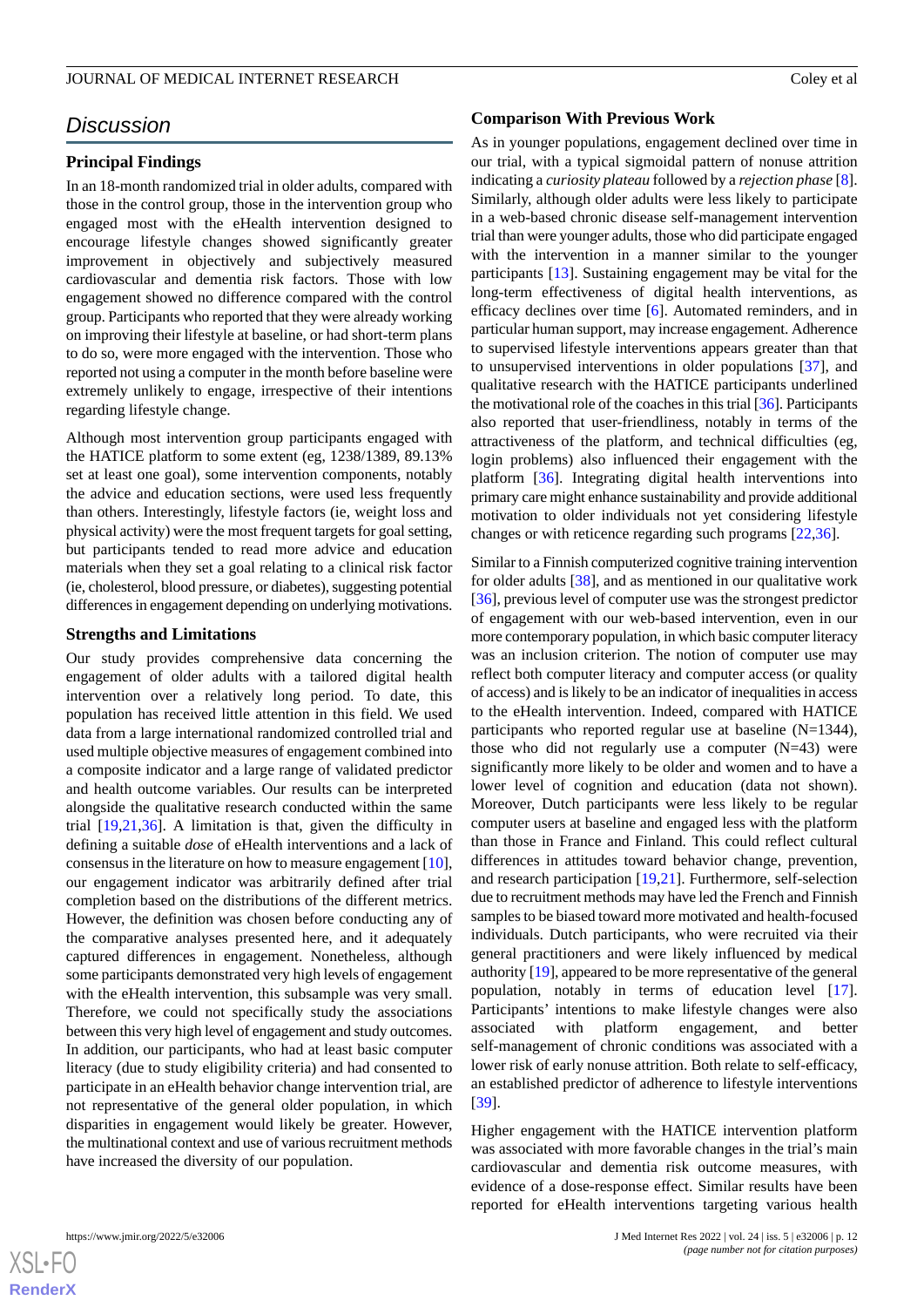conditions or behaviors in younger populations [[10\]](#page-13-9), but the mechanisms (or *mediators*, eg, increased knowledge, motivation, self-efficacy, or affect management) underlying such relationships are not well understood [[24,](#page-14-7)[25](#page-14-19)]. Furthermore, we assessed engagement using an aggregate indicator, suggested to be the most useful measure of engagement [[10\]](#page-13-9), but it is important to understand whether measures of frequency (eg, logins) and intensity (eg, number of messages sent or amount of advice and education read) of engagement and passive (eg, reading advice and education) and active (eg, entering measurements and sending messages) platform use all influenced outcomes similarly. Not all forms of engagement with eHealth interventions are necessarily associated with outcomes [[29\]](#page-14-11), and the frequency of engagement may be more associated with physical health outcomes [[25\]](#page-14-19), whereas intensity is more associated with psychological health outcomes [[10](#page-13-9)]. In addition, it is important to understand whether intervention use is a valid indicator of engagement in behavior change [\[24](#page-14-7)] and, if so, through which mechanisms. Finally, engagement with eHealth interventions may encompass more than just objective measures

of use, and factors such as interest, enjoyment, and attention may also play a role [\[24](#page-14-7)[,40](#page-15-3)].

# **Conclusions**

Engaging older people in an eHealth lifestyle self-management intervention is feasible, and greater engagement is associated with greater improvement in biological and behavioral dementia and cardiovascular risk factors. Further work is required to determine more specifically the strength or type of engagement with such interventions required to obtain a meaningful impact on health outcomes and how best to sustain engagement over time. Our results also suggest disparities in engagement, which, given biases in trial participation, are likely to be accentuated in real-world settings. Older adults with limited computer experience, poorer cognition, and no concrete plans for lifestyle change may require extra support to reach a level of engagement with digital lifestyle interventions that is sufficient to bring about health benefits or require access to alternative methods of intervention delivery to mitigate potential health inequalities that could be associated with the widespread roll-out of digital health interventions in older populations.

# **Acknowledgments**

The research leading to these results received funding from the European Union's Horizon 2020 research and innovation program under grant agreement 779238 and the National Key R&D Programmes of China (2017YFE0118800).

Healthy Ageing Through Internet Counselling in the Elderly is a collaborative project cofunded by the European Union's Seventh Framework Program (2007-2013), under grant agreement 305374.

The members of the Prevention of Dementia using Mobile Phone Applications (PRODEMOS) group are as follows: Edo Richard, Pim van Gool, Eric Moll van Charante, Marieke Hoevenaar-Blom, Esmé Eggink, Melanie Hafdi, and Patrick Witvliet (Academic Medical Center, University of Amsterdam, Amsterdam, The Netherlands); Carol Brayne, Linda Barnes, and Rachael Brooks (University of Cambridge, Cambridge, United Kingdom); Wei Wang, Wenzhi Wang, Youxin Wang, and Manshu Song (Capital Medical University, Beijing, China; Edith Cowan University, Perth, Australia); Anders Wimo and Ron Handels (Karolinska Institutet, Stockholm, Sweden); Sandrine Andrieu and Nicola Coley (INSERM UMR1295, Toulouse France); Jean Georges and Cindy Birck (Alzheimer Europe, Luxembourg); Bram van de Groep and Mark van der Meijden (Vital Health Software, Ede, the Netherlands)

The members of the Healthy Ageing Through Internet Counselling in the Elderly group are as follows: Edo Richard, Pim van Gool, Eric Moll van Charante, Cathrien Beishuizen, Susan Jongstra, Tessa van Middelaar, Lennard van Wanrooij, and Marieke Hoevenaar-Blom (Academic Medical Center, University of Amsterdam, Amsterdam, The Netherlands); Hilkka Soininen, Tiia Ngandu, and Mariagnese Barbera (University of Eastern Finland, Kuopio, Finland); Miia Kivipelto and Francesca Mangiasche (Karolinska Institutet, Stockholm, Sweden); Sandrine Andrieu, Nicola Coley, and Juliette Guillemont (INSERM–Toulouse University UMR1027, Toulouse, France); Yannick Meiller (Novapten, Paris, France); Bram van de Groep (Vital Health Software, Ede, the Netherlands); and Carol Brayne (University of Cambridge, Cambridge, United Kingdom).

The funders played no role in the study design; collection, analysis, and interpretation of data; writing of the report; or the decision to submit the paper for publication. The researchers were independent from the funders. All authors had full access to the data and take responsibility for the integrity of the data and the accuracy of the data analysis, and all gave approval for publication of the manuscript.

# **Data Availability**

All individual participant data collected during the trial, after deidentification, and study documents, including the study protocol, will be available to academic researchers who provide a methodologically sound proposal, approved by the Healthy Ageing Through Internet Counselling in the Elderly steering group, and agree to collaborate on the analysis with at least one member of the Healthy Ageing Through Internet Counselling in the Elderly study team. Enquiries or proposals should be directed to MHB.

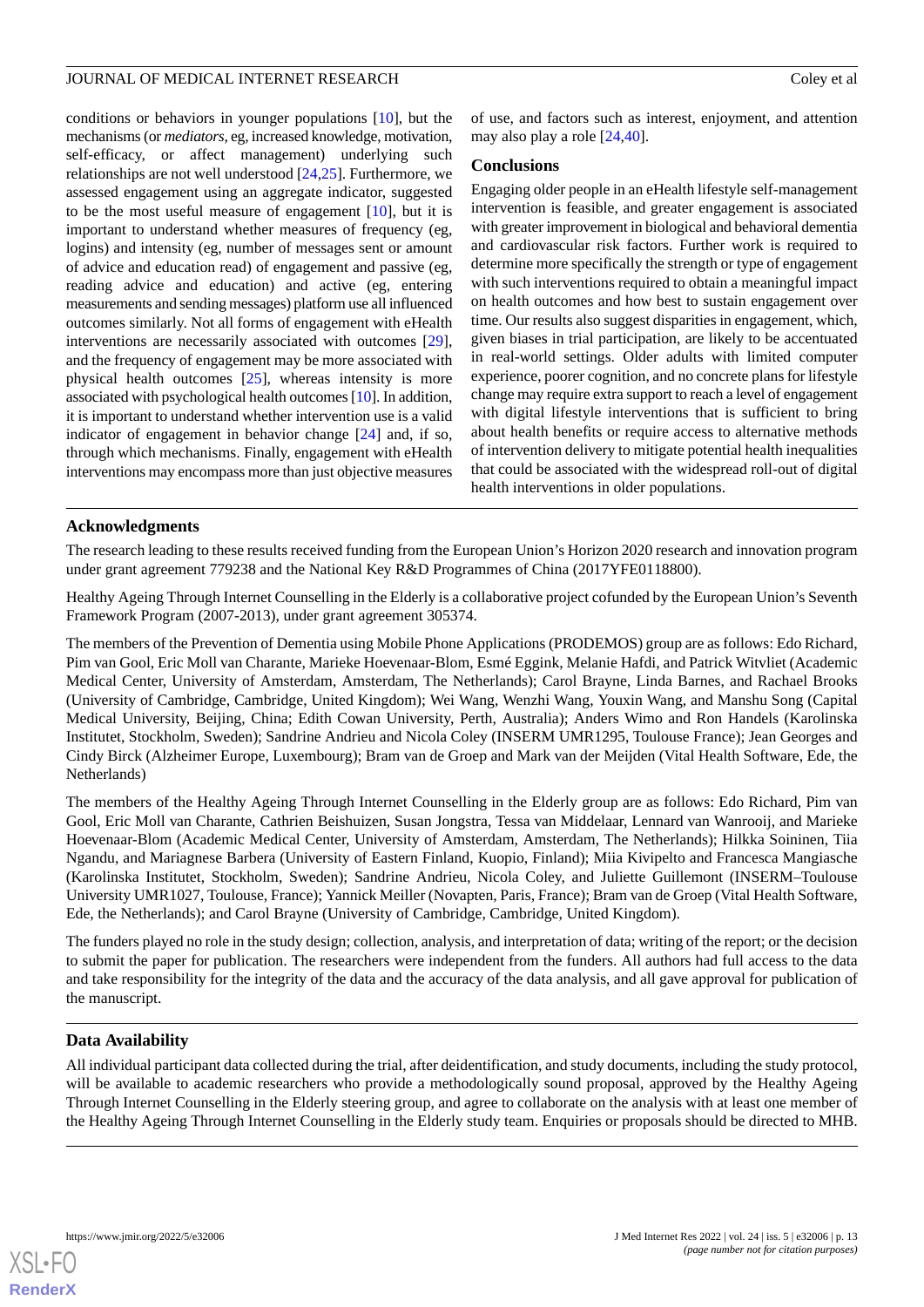# **Authors' Contributions**

NC, TN, C Beishuizen, MB, MK, HS, WvG, C Brayne, EMVC, ER, and SA made a substantial contribution to the study concept and design. NC, MHB, C Beishuizen, MB, LvW, EMVC, ER, HS, and SA contributed to data collection. MHB, C Beishuizen, and LvW contributed to data management. NC performed the data analysis. NC, LA, MHB, TN, C Beishuizen, MB, LvW, MK, HS, WvG, C Brayne, EMVC, ER, and SA contributed to data interpretation. NC drafted the manuscript, tables, and figures. All authors contributed to the revision of the manuscript.

# **Conflicts of Interest**

<span id="page-13-16"></span>None declared.

# **Multimedia Appendix 1**

Supplementary tables and figures. [[DOCX File , 95 KB](https://jmir.org/api/download?alt_name=jmir_v24i5e32006_app1.docx&filename=eabfafb688aadccd54cfc195dea5f8d4.docx)-[Multimedia Appendix 1\]](https://jmir.org/api/download?alt_name=jmir_v24i5e32006_app1.docx&filename=eabfafb688aadccd54cfc195dea5f8d4.docx)

## <span id="page-13-0"></span>**References**

- <span id="page-13-1"></span>1. United Nations. World Population Ageing 2017: Highlights. UN iLibrary. 2018 Oct. URL: [https://www.un-ilibrary.org/](https://www.un-ilibrary.org/content/books/9789213627457) [content/books/9789213627457](https://www.un-ilibrary.org/content/books/9789213627457) [accessed 2022-04-27]
- <span id="page-13-2"></span>2. GBD 2019 Diseases and Injuries Collaborators. Global burden of 369 diseases and injuries in 204 countries and territories, 1990-2019: a systematic analysis for the Global Burden of Disease Study 2019. Lancet 2020 Oct 17;396(10258):1204-1222 [[FREE Full text](https://linkinghub.elsevier.com/retrieve/pii/S0140-6736(20)30925-9)] [doi: [10.1016/S0140-6736\(20\)30925-9\]](http://dx.doi.org/10.1016/S0140-6736(20)30925-9) [Medline: [33069326](http://www.ncbi.nlm.nih.gov/entrez/query.fcgi?cmd=Retrieve&db=PubMed&list_uids=33069326&dopt=Abstract)]
- <span id="page-13-4"></span><span id="page-13-3"></span>3. Wimo A, Guerchet M, Ali G, Wu Y, Prina AM, Winblad B, et al. The worldwide costs of dementia 2015 and comparisons with 2010. Alzheimers Dement 2017 Jan;13(1):1-7 [\[FREE Full text\]](https://linkinghub.elsevier.com/retrieve/pii/S1552-5260(16)30043-7) [doi: [10.1016/j.jalz.2016.07.150](http://dx.doi.org/10.1016/j.jalz.2016.07.150)] [Medline: [27583652\]](http://www.ncbi.nlm.nih.gov/entrez/query.fcgi?cmd=Retrieve&db=PubMed&list_uids=27583652&dopt=Abstract)
- 4. D'Agostino RB, Pencina MJ, Massaro JM, Coady S. Cardiovascular disease risk assessment: insights from Framingham. Glob Heart 2013 Mar;8(1):11-23 [\[FREE Full text\]](https://linkinghub.elsevier.com/retrieve/pii/S2211-8160(13)00005-7) [doi: [10.1016/j.gheart.2013.01.001\]](http://dx.doi.org/10.1016/j.gheart.2013.01.001) [Medline: [23750335\]](http://www.ncbi.nlm.nih.gov/entrez/query.fcgi?cmd=Retrieve&db=PubMed&list_uids=23750335&dopt=Abstract)
- <span id="page-13-5"></span>5. Livingston G, Huntley J, Sommerlad A, Ames D, Ballard C, Banerjee S, et al. Dementia prevention, intervention, and care: 2020 report of the Lancet Commission. Lancet 2020 Aug 08;396(10248):413-446 [[FREE Full text\]](http://europepmc.org/abstract/MED/32738937) [doi: [10.1016/S0140-6736\(20\)30367-6\]](http://dx.doi.org/10.1016/S0140-6736(20)30367-6) [Medline: [32738937](http://www.ncbi.nlm.nih.gov/entrez/query.fcgi?cmd=Retrieve&db=PubMed&list_uids=32738937&dopt=Abstract)]
- <span id="page-13-6"></span>6. Beishuizen CR, Stephan BC, van Gool WA, Brayne C, Peters RJ, Andrieu S, et al. Web-based interventions targeting cardiovascular risk factors in middle-aged and older people: a systematic review and meta-analysis. J Med Internet Res 2016 Mar 11;18(3):e55 [[FREE Full text](https://www.jmir.org/2016/3/e55/)] [doi: [10.2196/jmir.5218](http://dx.doi.org/10.2196/jmir.5218)] [Medline: [26968879\]](http://www.ncbi.nlm.nih.gov/entrez/query.fcgi?cmd=Retrieve&db=PubMed&list_uids=26968879&dopt=Abstract)
- <span id="page-13-8"></span><span id="page-13-7"></span>7. Wesselman LM, Hooghiemstra AM, Schoonmade LJ, de Wit MC, van der Flier WM, Sikkes SA. Web-based multidomain lifestyle programs for brain health: comprehensive overview and meta-analysis. JMIR Ment Health 2019 Apr 09;6(4):e12104 [[FREE Full text](https://mental.jmir.org/2019/4/e12104/)] [doi: [10.2196/12104\]](http://dx.doi.org/10.2196/12104) [Medline: [30964438\]](http://www.ncbi.nlm.nih.gov/entrez/query.fcgi?cmd=Retrieve&db=PubMed&list_uids=30964438&dopt=Abstract)
- <span id="page-13-9"></span>8. Eysenbach G. The law of attrition. J Med Internet Res 2005 Mar 31;7(1):e11 [[FREE Full text\]](https://www.jmir.org/2005/1/e11/) [doi: [10.2196/jmir.7.1.e11](http://dx.doi.org/10.2196/jmir.7.1.e11)] [Medline: [15829473](http://www.ncbi.nlm.nih.gov/entrez/query.fcgi?cmd=Retrieve&db=PubMed&list_uids=15829473&dopt=Abstract)]
- <span id="page-13-15"></span>9. Kelders SM, Kok RN, Ossebaard HC, Van Gemert-Pijnen JE. Persuasive system design does matter: a systematic review of adherence to web-based interventions. J Med Internet Res 2012 Nov 14;14(6):e152 [[FREE Full text](https://www.jmir.org/2012/6/e152/)] [doi: [10.2196/jmir.2104](http://dx.doi.org/10.2196/jmir.2104)] [Medline: [23151820](http://www.ncbi.nlm.nih.gov/entrez/query.fcgi?cmd=Retrieve&db=PubMed&list_uids=23151820&dopt=Abstract)]
- <span id="page-13-10"></span>10. Donkin L, Christensen H, Naismith SL, Neal B, Hickie IB, Glozier N. A systematic review of the impact of adherence on the effectiveness of e-therapies. J Med Internet Res 2011 Aug 05;13(3):e52 [\[FREE Full text](https://www.jmir.org/2011/3/e52/)] [doi: [10.2196/jmir.1772\]](http://dx.doi.org/10.2196/jmir.1772) [Medline: [21821503](http://www.ncbi.nlm.nih.gov/entrez/query.fcgi?cmd=Retrieve&db=PubMed&list_uids=21821503&dopt=Abstract)]
- <span id="page-13-11"></span>11. Fuhr K, Schröder J, Berger T, Moritz S, Meyer B, Lutz W, et al. The association between adherence and outcome in an Internet intervention for depression. J Affect Disord 2018 Mar 15;229:443-449. [doi: [10.1016/j.jad.2017.12.028](http://dx.doi.org/10.1016/j.jad.2017.12.028)] [Medline: [29331706](http://www.ncbi.nlm.nih.gov/entrez/query.fcgi?cmd=Retrieve&db=PubMed&list_uids=29331706&dopt=Abstract)]
- <span id="page-13-12"></span>12. Mclaughlin M, Delaney T, Hall A, Byaruhanga J, Mackie P, Grady A, et al. Associations between digital health intervention engagement, physical activity, and sedentary behavior: systematic review and meta-analysis. J Med Internet Res 2021 Feb 19;23(2):e23180 [\[FREE Full text](https://www.jmir.org/2021/2/e23180/)] [doi: [10.2196/23180\]](http://dx.doi.org/10.2196/23180) [Medline: [33605897\]](http://www.ncbi.nlm.nih.gov/entrez/query.fcgi?cmd=Retrieve&db=PubMed&list_uids=33605897&dopt=Abstract)
- <span id="page-13-14"></span><span id="page-13-13"></span>13. Portz JD, LaMendola WF. Participation, retention, and utilization of a Web-based chronic disease self-management intervention among older adults. Telemed J E Health 2019 Feb;25(2):126-131 [\[FREE Full text\]](http://europepmc.org/abstract/MED/29782228) [doi: [10.1089/tmj.2017.0208\]](http://dx.doi.org/10.1089/tmj.2017.0208) [Medline: [29782228](http://www.ncbi.nlm.nih.gov/entrez/query.fcgi?cmd=Retrieve&db=PubMed&list_uids=29782228&dopt=Abstract)]
- 14. Rueda S, Artazcoz L, Navarro V. Health inequalities among the elderly in western Europe. J Epidemiol Community Health 2008 Jun;62(6):492-498. [doi: [10.1136/jech.2006.059279\]](http://dx.doi.org/10.1136/jech.2006.059279) [Medline: [18477747\]](http://www.ncbi.nlm.nih.gov/entrez/query.fcgi?cmd=Retrieve&db=PubMed&list_uids=18477747&dopt=Abstract)
- 15. Davidson S. Digital Inclusion Evidence Review 2018. Age UK. 2018 Nov. URL: [https://www.ageuk.org.uk/globalassets/](https://www.ageuk.org.uk/globalassets/age-uk/documents/reports-and-publications/age_uk_digital_inclusion_evidence_review_2018.pdf) [age-uk/documents/reports-and-publications/age\\_uk\\_digital\\_inclusion\\_evidence\\_review\\_2018.pdf](https://www.ageuk.org.uk/globalassets/age-uk/documents/reports-and-publications/age_uk_digital_inclusion_evidence_review_2018.pdf) [accessed 2022-04-27]
- 16. Richard E, Jongstra S, Soininen H, Brayne C, Moll van Charante EP, Meiller Y, et al. Healthy Ageing Through Internet Counselling in the Elderly: the HATICE randomised controlled trial for the prevention of cardiovascular disease and cognitive impairment. BMJ Open 2016 Jun 10;6(6):e010806 [\[FREE Full text\]](https://bmjopen.bmj.com/lookup/pmidlookup?view=long&pmid=27288376) [doi: [10.1136/bmjopen-2015-010806](http://dx.doi.org/10.1136/bmjopen-2015-010806)] [Medline: [27288376](http://www.ncbi.nlm.nih.gov/entrez/query.fcgi?cmd=Retrieve&db=PubMed&list_uids=27288376&dopt=Abstract)]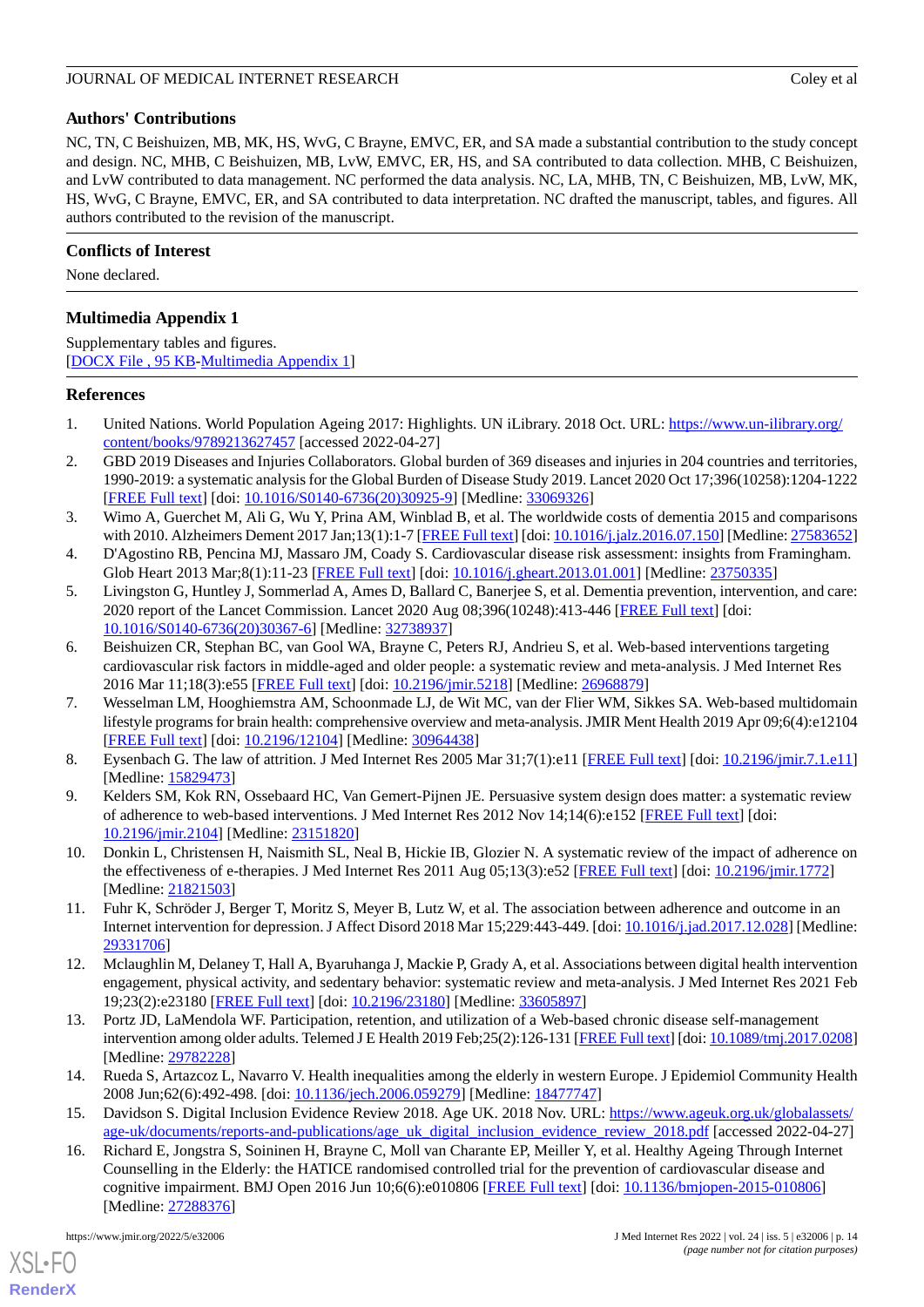- <span id="page-14-1"></span>17. Richard E, Moll van Charante EP, Hoevenaar-Blom MP, Coley N, Barbera M, van der Groep A, et al. Healthy ageing through internet counselling in the elderly (HATICE): a multinational, randomised controlled trial. Lancet Digit Health 2019 Dec;1(8):e424-e434 [\[FREE Full text\]](https://linkinghub.elsevier.com/retrieve/pii/S2589-7500(19)30153-0) [doi: [10.1016/S2589-7500\(19\)30153-0](http://dx.doi.org/10.1016/S2589-7500(19)30153-0)] [Medline: [33323224\]](http://www.ncbi.nlm.nih.gov/entrez/query.fcgi?cmd=Retrieve&db=PubMed&list_uids=33323224&dopt=Abstract)
- <span id="page-14-0"></span>18. Jongstra S, Beishuizen C, Andrieu S, Barbera M, van Dorp M, van de Groep B, et al. Development and validation of an interactive internet platform for older people: the healthy ageing through internet counselling in the elderly study. Telemed J E Health 2017 Feb;23(2):96-104. [doi: [10.1089/tmj.2016.0066\]](http://dx.doi.org/10.1089/tmj.2016.0066) [Medline: [27463120\]](http://www.ncbi.nlm.nih.gov/entrez/query.fcgi?cmd=Retrieve&db=PubMed&list_uids=27463120&dopt=Abstract)
- <span id="page-14-2"></span>19. Coley N, Rosenberg A, van Middelaar T, Soulier A, Barbera M, Guillemont J, MIND-AD, HATICE groups. Older adults' reasons for participating in an eHealth prevention trial: a cross-country, mixed-methods comparison. J Am Med Dir Assoc 2019 Jul;20(7):843-9.e5. [doi: [10.1016/j.jamda.2018.10.019](http://dx.doi.org/10.1016/j.jamda.2018.10.019)] [Medline: [30541689\]](http://www.ncbi.nlm.nih.gov/entrez/query.fcgi?cmd=Retrieve&db=PubMed&list_uids=30541689&dopt=Abstract)
- <span id="page-14-4"></span><span id="page-14-3"></span>20. Barbera M, Mangialasche F, Jongstra S, Guillemont J, Ngandu T, Beishuizen C, HATICE study group. Designing an Internet-based multidomain intervention for the prevention of cardiovascular disease and cognitive impairment in older adults: the HATICE trial. J Alzheimers Dis 2018;62(2):649-663. [doi: [10.3233/JAD-170858](http://dx.doi.org/10.3233/JAD-170858)] [Medline: [29480185](http://www.ncbi.nlm.nih.gov/entrez/query.fcgi?cmd=Retrieve&db=PubMed&list_uids=29480185&dopt=Abstract)]
- <span id="page-14-5"></span>21. Akenine U, Barbera M, Beishuizen CR, Fallah Pour M, Guillemont J, Rosenberg A, HATICE study group. Attitudes of at-risk older adults about prevention of cardiovascular disease and dementia using eHealth: a qualitative study in a European context. BMJ Open 2020 Aug 06;10(8):e037050 [\[FREE Full text](https://bmjopen.bmj.com/lookup/pmidlookup?view=long&pmid=32764085)] [doi: [10.1136/bmjopen-2020-037050](http://dx.doi.org/10.1136/bmjopen-2020-037050)] [Medline: [32764085\]](http://www.ncbi.nlm.nih.gov/entrez/query.fcgi?cmd=Retrieve&db=PubMed&list_uids=32764085&dopt=Abstract)
- <span id="page-14-6"></span>22. Beishuizen CR, Akenine U, Barbera M, Rosenberg A, Fallah Pour M, Richard E, et al. Integrating nurses' experiences with supporting behaviour change for cardiovascular prevention into a self-management internet platform in Finland and the Netherlands: a qualitative study. BMJ Open 2019 Jun 06;9(6):e023480 [\[FREE Full text](https://bmjopen.bmj.com/lookup/pmidlookup?view=long&pmid=31175194)] [doi: [10.1136/bmjopen-2018-023480](http://dx.doi.org/10.1136/bmjopen-2018-023480)] [Medline: [31175194](http://www.ncbi.nlm.nih.gov/entrez/query.fcgi?cmd=Retrieve&db=PubMed&list_uids=31175194&dopt=Abstract)]
- <span id="page-14-7"></span>23. Hookham G, Nesbitt K. A systematic review of the definition and measurement of engagement in serious games. In: Proceedings of the Australasian Computer Science Week Multiconference. 2019 Presented at: ACSW '19; January 29-31, 2019; Sydney, Australia p. 1-10. [doi: [10.1145/3290688.3290747\]](http://dx.doi.org/10.1145/3290688.3290747)
- <span id="page-14-19"></span>24. Perski O, Blandford A, West R, Michie S. Conceptualising engagement with digital behaviour change interventions: a systematic review using principles from critical interpretive synthesis. Transl Behav Med 2017 Jun;7(2):254-267 [[FREE](http://europepmc.org/abstract/MED/27966189) [Full text\]](http://europepmc.org/abstract/MED/27966189) [doi: [10.1007/s13142-016-0453-1](http://dx.doi.org/10.1007/s13142-016-0453-1)] [Medline: [27966189](http://www.ncbi.nlm.nih.gov/entrez/query.fcgi?cmd=Retrieve&db=PubMed&list_uids=27966189&dopt=Abstract)]
- <span id="page-14-8"></span>25. Short CE, DeSmet A, Woods C, Williams SL, Maher C, Middelweerd A, et al. Measuring engagement in eHealth and mHealth behavior change interventions: viewpoint of methodologies. J Med Internet Res 2018 Nov 16;20(11):e292 [\[FREE](https://www.jmir.org/2018/11/e292/) [Full text\]](https://www.jmir.org/2018/11/e292/) [doi: [10.2196/jmir.9397](http://dx.doi.org/10.2196/jmir.9397)] [Medline: [30446482\]](http://www.ncbi.nlm.nih.gov/entrez/query.fcgi?cmd=Retrieve&db=PubMed&list_uids=30446482&dopt=Abstract)
- <span id="page-14-9"></span>26. Zhang R, Nicholas J, Knapp AA, Graham AK, Gray E, Kwasny MJ, et al. Clinically meaningful use of mental health apps and its effects on depression: mixed methods study. J Med Internet Res 2019 Dec 20;21(12):e15644 [\[FREE Full text](https://www.jmir.org/2019/12/e15644/)] [doi: [10.2196/15644\]](http://dx.doi.org/10.2196/15644) [Medline: [31859682\]](http://www.ncbi.nlm.nih.gov/entrez/query.fcgi?cmd=Retrieve&db=PubMed&list_uids=31859682&dopt=Abstract)
- <span id="page-14-10"></span>27. Antypas K, Wangberg SC. An Internet- and mobile-based tailored intervention to enhance maintenance of physical activity after cardiac rehabilitation: short-term results of a randomized controlled trial. J Med Internet Res 2014 Mar 11;16(3):e77 [[FREE Full text](https://www.jmir.org/2014/3/e77/)] [doi: [10.2196/jmir.3132](http://dx.doi.org/10.2196/jmir.3132)] [Medline: [24618349](http://www.ncbi.nlm.nih.gov/entrez/query.fcgi?cmd=Retrieve&db=PubMed&list_uids=24618349&dopt=Abstract)]
- <span id="page-14-12"></span><span id="page-14-11"></span>28. Kelders SM, Bohlmeijer ET, Van Gemert-Pijnen JE. Participants, usage, and use patterns of a Web-based intervention for the prevention of depression within a randomized controlled trial. J Med Internet Res 2013 Aug 20;15(8):e172 [[FREE Full](https://www.jmir.org/2013/8/e172/) [text](https://www.jmir.org/2013/8/e172/)] [doi: [10.2196/jmir.2258](http://dx.doi.org/10.2196/jmir.2258)] [Medline: [23963284](http://www.ncbi.nlm.nih.gov/entrez/query.fcgi?cmd=Retrieve&db=PubMed&list_uids=23963284&dopt=Abstract)]
- <span id="page-14-13"></span>29. Donkin L, Hickie IB, Christensen H, Naismith SL, Neal B, Cockayne NL, et al. Rethinking the dose-response relationship between usage and outcome in an online intervention for depression: randomized controlled trial. J Med Internet Res 2013 Oct 17;15(10):e231 [[FREE Full text](https://www.jmir.org/2013/10/e231/)] [doi: [10.2196/jmir.2771](http://dx.doi.org/10.2196/jmir.2771)] [Medline: [24135213](http://www.ncbi.nlm.nih.gov/entrez/query.fcgi?cmd=Retrieve&db=PubMed&list_uids=24135213&dopt=Abstract)]
- <span id="page-14-14"></span>30. Power JM, Phelan S, Hatley K, Brannen A, Muñoz-Christian K, Legato M, et al. Engagement and weight loss in a web and mobile program for low-income postpartum women: fit moms/ Mamás Activas. Health Educ Behav 2019 Dec;46(2\_suppl):114-123. [doi: [10.1177/1090198119873915\]](http://dx.doi.org/10.1177/1090198119873915) [Medline: [31742447](http://www.ncbi.nlm.nih.gov/entrez/query.fcgi?cmd=Retrieve&db=PubMed&list_uids=31742447&dopt=Abstract)]
- <span id="page-14-15"></span>31. Stewart AL, Mills KM, King AC, Haskell WL, Gillis D, Ritter PL. CHAMPS physical activity questionnaire for older adults: outcomes for interventions. Med Sci Sports Exerc 2001 Jul;33(7):1126-1141. [doi: [10.1097/00005768-200107000-00010](http://dx.doi.org/10.1097/00005768-200107000-00010)] [Medline: [11445760](http://www.ncbi.nlm.nih.gov/entrez/query.fcgi?cmd=Retrieve&db=PubMed&list_uids=11445760&dopt=Abstract)]
- <span id="page-14-16"></span>32. Schröder H, Fitó M, Estruch R, Martínez-González MA, Corella D, Salas-Salvadó J, et al. A short screener is valid for assessing Mediterranean diet adherence among older Spanish men and women. J Nutr 2011 Jun;141(6):1140-1145. [doi: [10.3945/jn.110.135566\]](http://dx.doi.org/10.3945/jn.110.135566) [Medline: [21508208](http://www.ncbi.nlm.nih.gov/entrez/query.fcgi?cmd=Retrieve&db=PubMed&list_uids=21508208&dopt=Abstract)]
- <span id="page-14-17"></span>33. Cooney MT, Selmer R, Lindman A, Tverdal A, Menotti A, Thomsen T, SCORE and CONOR investigators. Cardiovascular risk estimation in older persons: SCORE O.P. Eur J Prev Cardiol 2016 Jul;23(10):1093-1103. [doi: [10.1177/2047487315588390\]](http://dx.doi.org/10.1177/2047487315588390) [Medline: [26040999\]](http://www.ncbi.nlm.nih.gov/entrez/query.fcgi?cmd=Retrieve&db=PubMed&list_uids=26040999&dopt=Abstract)
- <span id="page-14-18"></span>34. Kivipelto M, Ngandu T, Laatikainen T, Winblad B, Soininen H, Tuomilehto J. Risk score for the prediction of dementia risk in 20 years among middle aged people: a longitudinal, population-based study. Lancet Neurol 2006 Sep;5(9):735-741. [doi: [10.1016/S1474-4422\(06\)70537-3](http://dx.doi.org/10.1016/S1474-4422(06)70537-3)] [Medline: [16914401\]](http://www.ncbi.nlm.nih.gov/entrez/query.fcgi?cmd=Retrieve&db=PubMed&list_uids=16914401&dopt=Abstract)
- 35. Williams R. Generalized ordered logit/partial proportional odds models for ordinal dependent variables. Stata J 2006 Feb 01;6(1):58-82. [doi: [10.1177/1536867x0600600104\]](http://dx.doi.org/10.1177/1536867x0600600104)
- 36. van Middelaar T, Beishuizen CR, Guillemont J, Barbera M, Richard E, Moll van Charante EP, HATICE consortium. Engaging older people in an Internet platform for cardiovascular risk self-management: a qualitative study among Dutch

 $XS$  • FO **[RenderX](http://www.renderx.com/)**